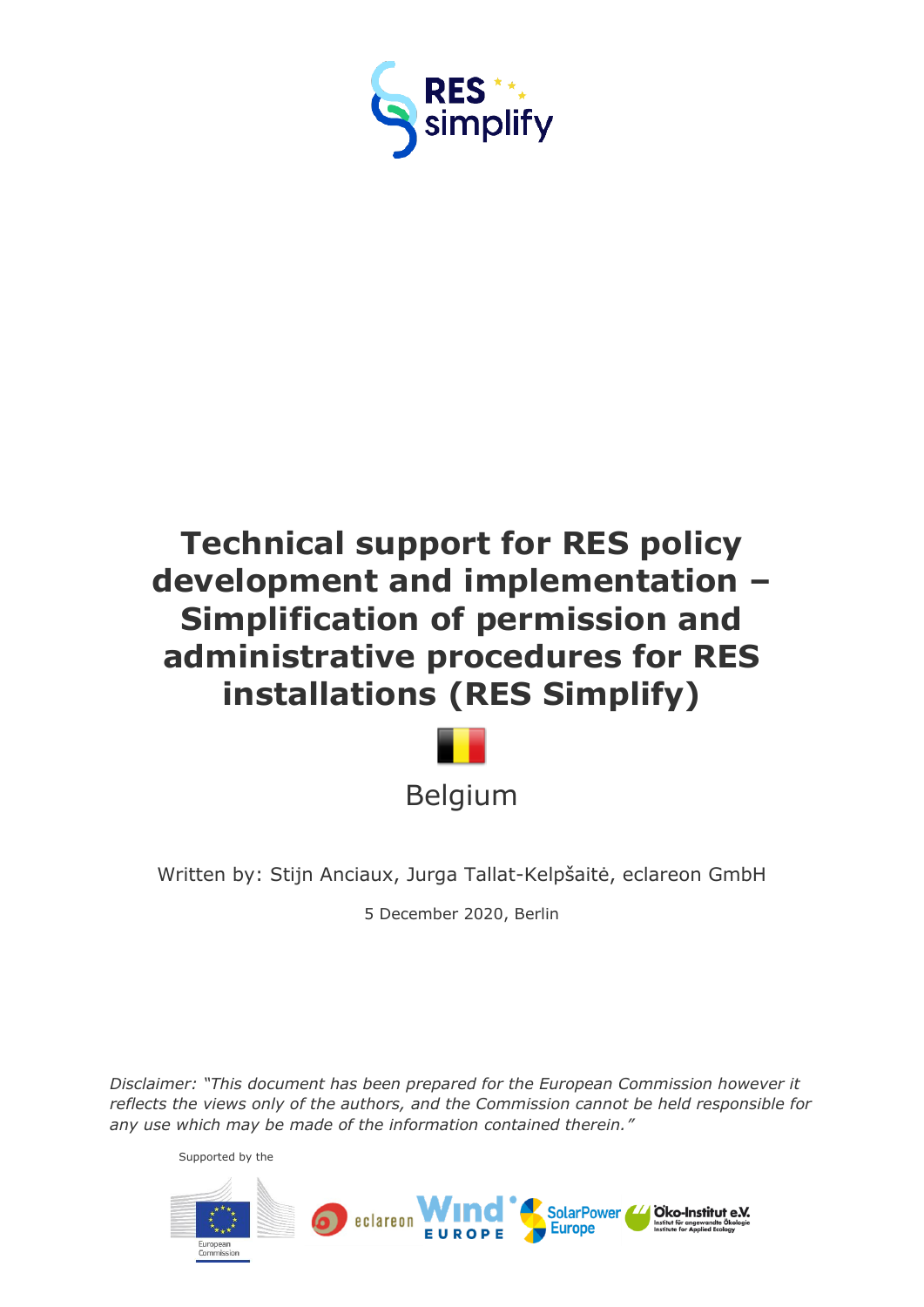## <span id="page-1-0"></span>**Executive summary**

In Belgium, the competence for renewable energy permitting is divided among the regions, except for offshore wind. This report will provide an overview of the administrative procedures for the most important renewable energy technologies: offshore and onshore wind, as well as rooftop and ground-mounted solar PV. As the permitting competence lies with the regions, both Flanders and Wallonia are discussed separately, after the section covering offshore wind, the most important source of renewable energy in Belgium.

Renewable energy projects typically start with selecting the proper site. However, as public space is rather limited in Belgium, project developers start with studying the exceptions in the zoning plans in order to find the space left for possible wind and ground-mounted PV projects. This is not the case for offshore wind as the marine spatial plan has pre-defined sites for the purpose. In general, some barriers are perceived in the site selection procedure, mainly for Wallonia, because of the 'first-come, first-serve' principle in the subsidy scheme. This implicates a race for location, which has negative impacts seen from both financial and environmental perspective.

The electricity production license and grid connection permit generally do not pose any problems, because most projects are exempted from such permits. However, the grid connection permit includes a financial and technical agreement between project developer and DSO. In Wallonia, these agreements have generated debate and resistance among project developers, because of the increasing negative implications included in these agreements. Examples are an increase in grid connection costs, curtailment of wind turbines, flexible connections and so on.

In both Wallonia and Flanders, the urban and environmental permits have been merged into a single permit, which is called 'environmental permit' in Flanders and 'single permit' in Wallonia. The most important barriers related to these permits arise from the administrative authorisation process step. This is because the permits include a possibility of appeal procedures, which are both very extensive and numerous in Flanders, but even more in Wallonia. This has resulted into an almost stand-still of wind energy projects taking place, often delaying ongoing projects or even worse, causing them to discontinue. The main reasons for this situation are on the one hand the inadequate legislative framework, and on the other hand, the lack of public support for renewable energy in Belgium, fed by resistance and environmental organisations.

Finally, the corporate legal-fiscal process step is perceived as clear and simple throughout Belgium, and in consequence, does not pose any noteworthy additional barriers.

Table 1 contains a traffic light assessment of the relevant process steps for the installation of offshore and onshore wind, as well as rooftop and ground-mounted solar PV in Belgium.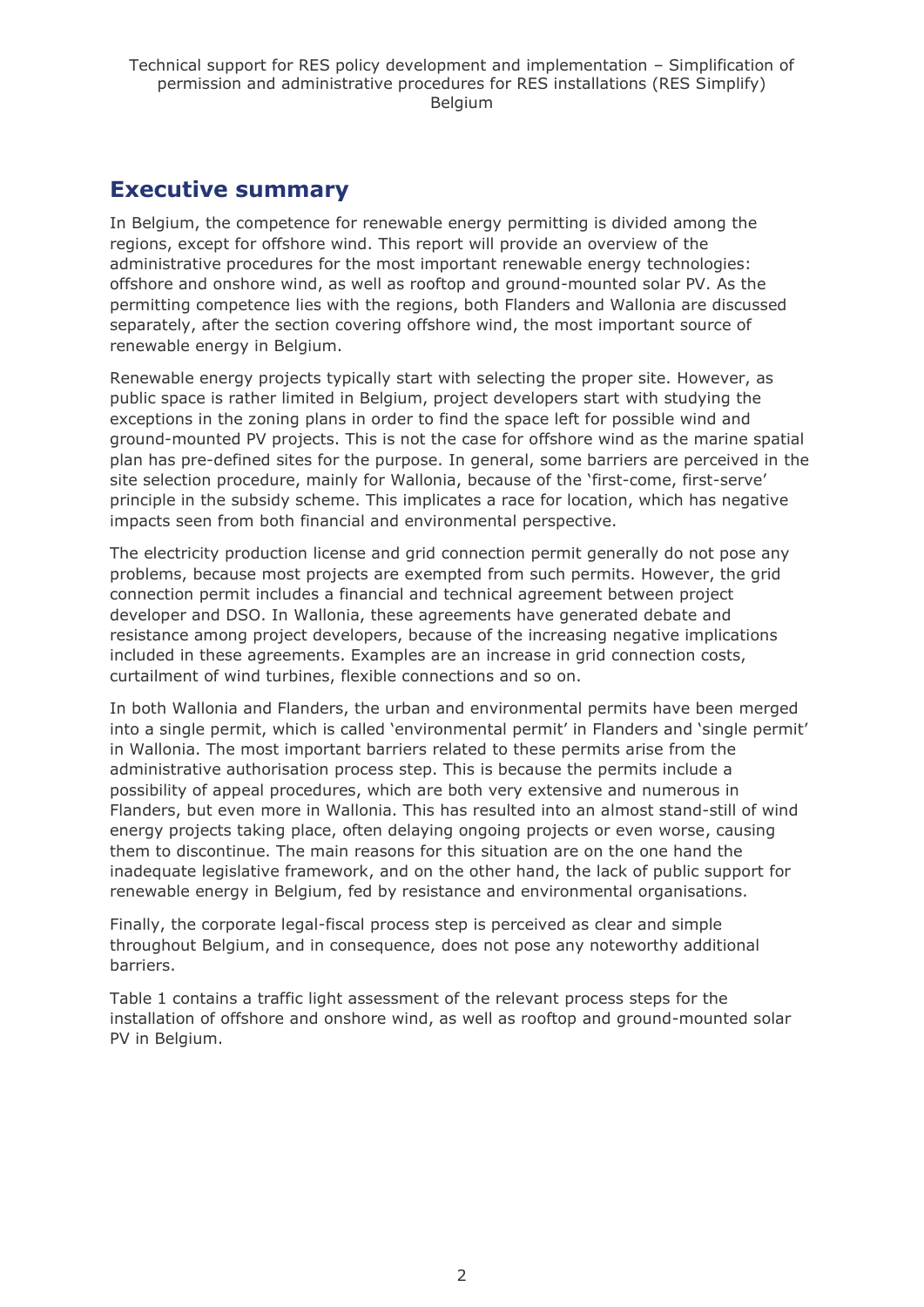

*Table 1: Traffic light assessment of the relevant process steps*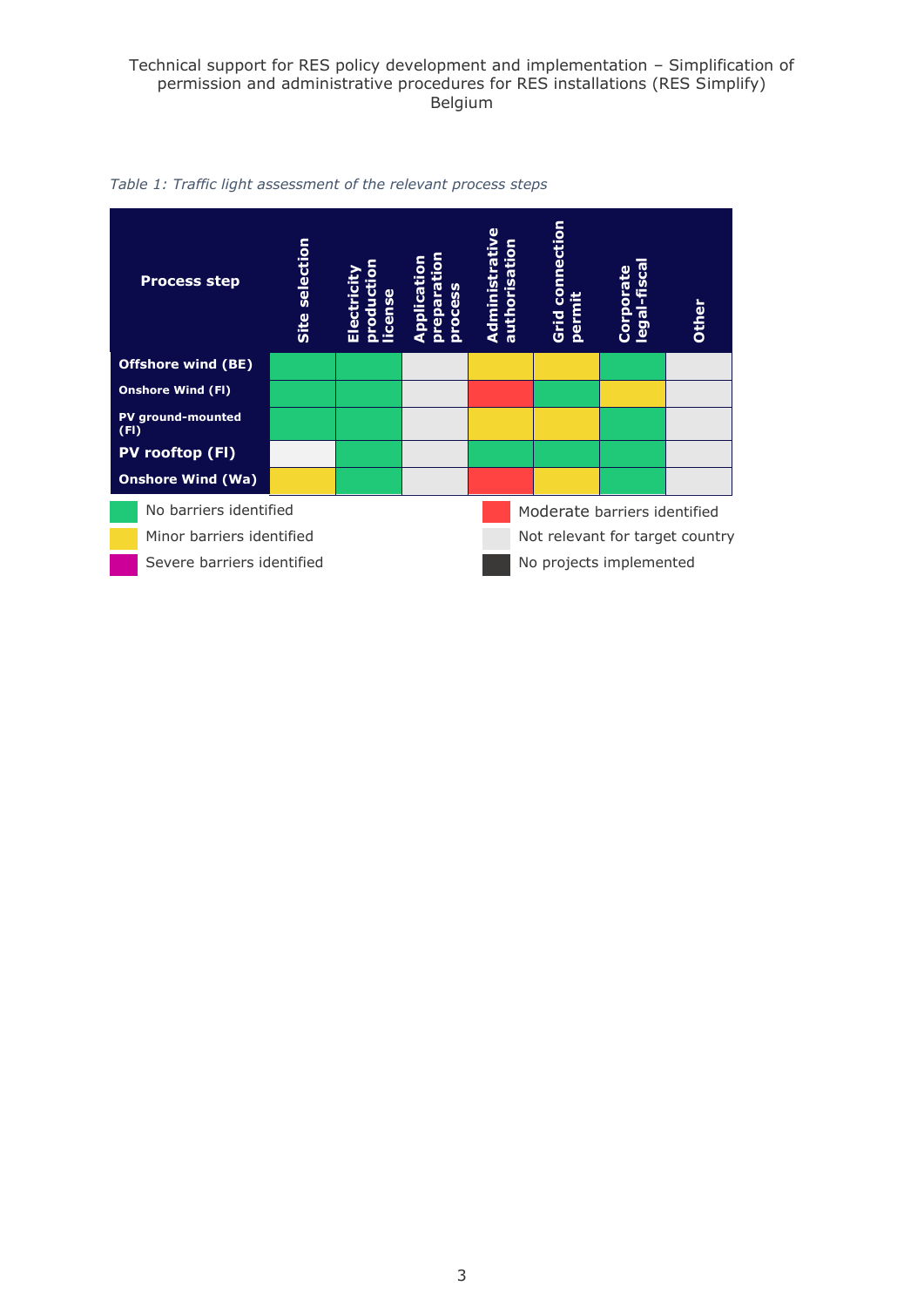## **Contents**

| 1.                                                                   |
|----------------------------------------------------------------------|
| 2.                                                                   |
| 2.1.                                                                 |
| 2.1.1.                                                               |
| 2.1.1.1.                                                             |
| 2.1.1.2.                                                             |
| 2.1.1.3.                                                             |
| 2.1.1.4.                                                             |
| Onshore wind and rooftop and ground-mounted PV (Flanders)11<br>2.2.  |
| 2.2.1.                                                               |
| 2.2.1.1.                                                             |
| 2.2.1.2.                                                             |
| 2.2.1.3.                                                             |
| 2.2.1.4.                                                             |
| 2.2.1.5.                                                             |
| 2.2.1.6.                                                             |
| 2.3.                                                                 |
| 2.3.1.                                                               |
| 2.3.1.1.                                                             |
| 2.3.1.2.                                                             |
| 2.3.1.3.                                                             |
| 2.3.1.4.                                                             |
| 2.3.1.5.                                                             |
| 3.                                                                   |
| 4.                                                                   |
| 5.                                                                   |
| Indicators to measure the performance of the overall process31<br>6. |
|                                                                      |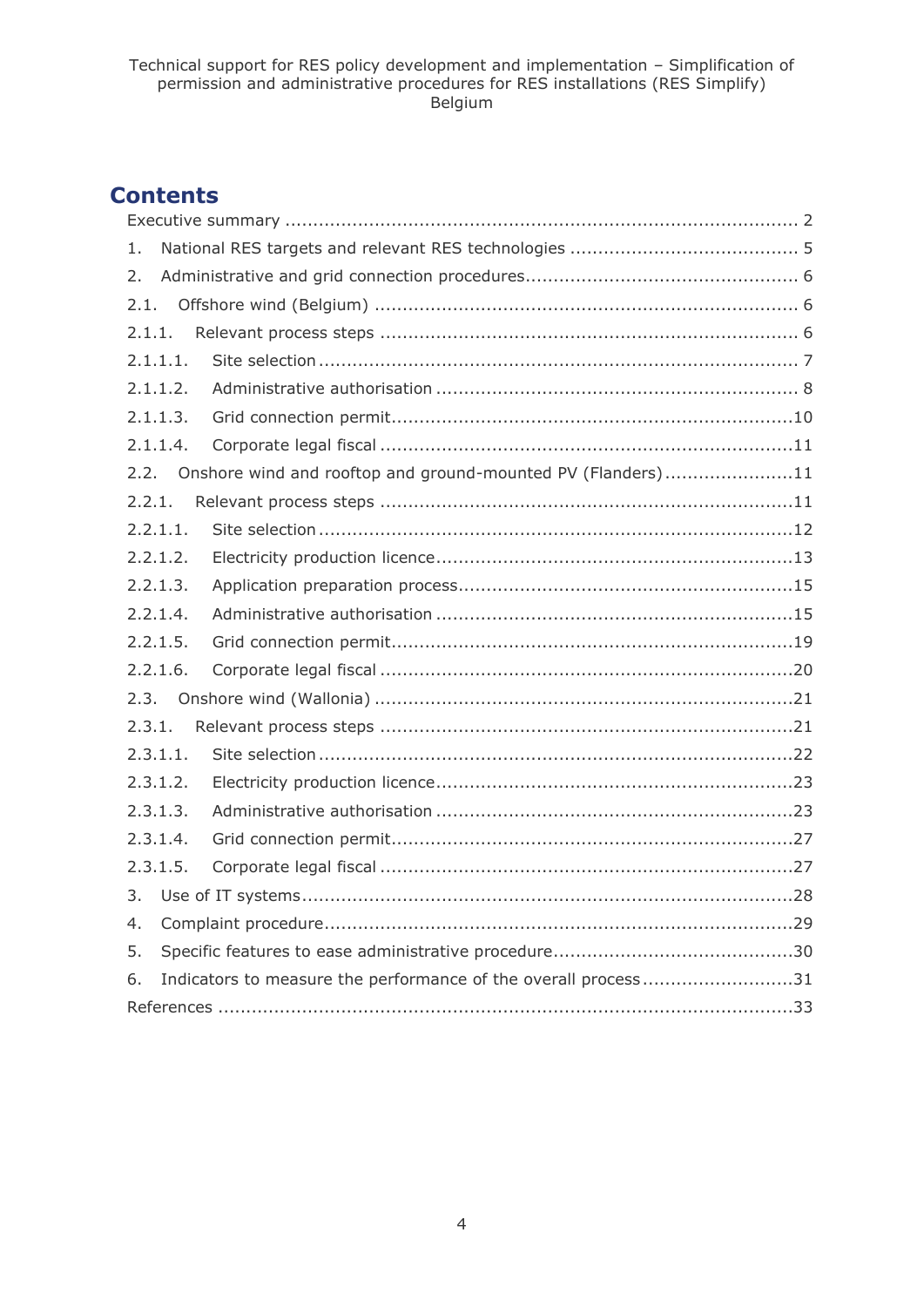## <span id="page-4-0"></span>**1. National RES targets and relevant RES technologies**

In its National Energy and Climate Plan (NECP), Belgium has pledged to increase its overall share of renewable energy sources (RES) in the final energy consumption from 11.7% in 2020 to 17.5% in 2030 (NECP, 2019). The lion share of the RES production will take place in Wallonia, with a regional target set at 23,5% of renewable energy consumption in comparison to 13% in 2020. Flanders, on the other hand, does not set a fixed target for 2020 with regard to renewable energy consumption, but it is estimated at around 14%. In line with the set targets, the RES share in the electricity production in Belgium will have to increase from 25.10% (2020) to 37.40% (2030), while in the heating and cooling sector this increase is only limited to 3.3%, from 8% (2020) to 11.30% (2030).

When looking at the separate renewable energy technologies, offshore wind plays a vital role in reaching the 2030 RES targets in Belgium. Offshore wind energy production is currently estimated at around 2.3 GW. This figure is expected to almost double to 4 GW in 2030. Offshore wind is the only renewable energy technology regulated and licensed by the federal government. The technology is also essential for the RES strategy of Belgium in the long term. To realise the largest possible share of additional capacity from renewable energy sources at the lowest possible social cost after 2020, the Belgian government has decided to open tenders for future offshore wind projects (NECP, 2019).

Solar PV, mainly rooftop, is a very important source of renewable energy in Belgium. Most of the solar energy is produced in Flanders. Solar PV accounts for almost half of the projected renewable energy produced in Flanders in 2030. Currently, biomass is still a very important source of renewable energy in Flanders, but it is expected to decrease significantly in the future, mainly due to the negative public opinion about biomass plants (RNP, 2020). Both for Wallonia and Flanders, the share of onshore wind energy in the energy consumption of the regions is expected to rise significantly, making it the third most important renewable energy source in the projected energy mix for 2030. Other renewable energy sources are of minor importance compared to the mentioned technologies and therefore not covered by this report (NECP, 2019).

Figure 1 displays the annual deployment of PV, onshore and offshore wind between 2010 and 2019. It can be observed that the annual installed capacity of solar PV was highest between 2010 and 2012 and then decreased, with a slight increase again since 2016. While onshore wind deployment took constantly place since 2010, there was a standstill in offshore wind deployment in 2015 and 2016.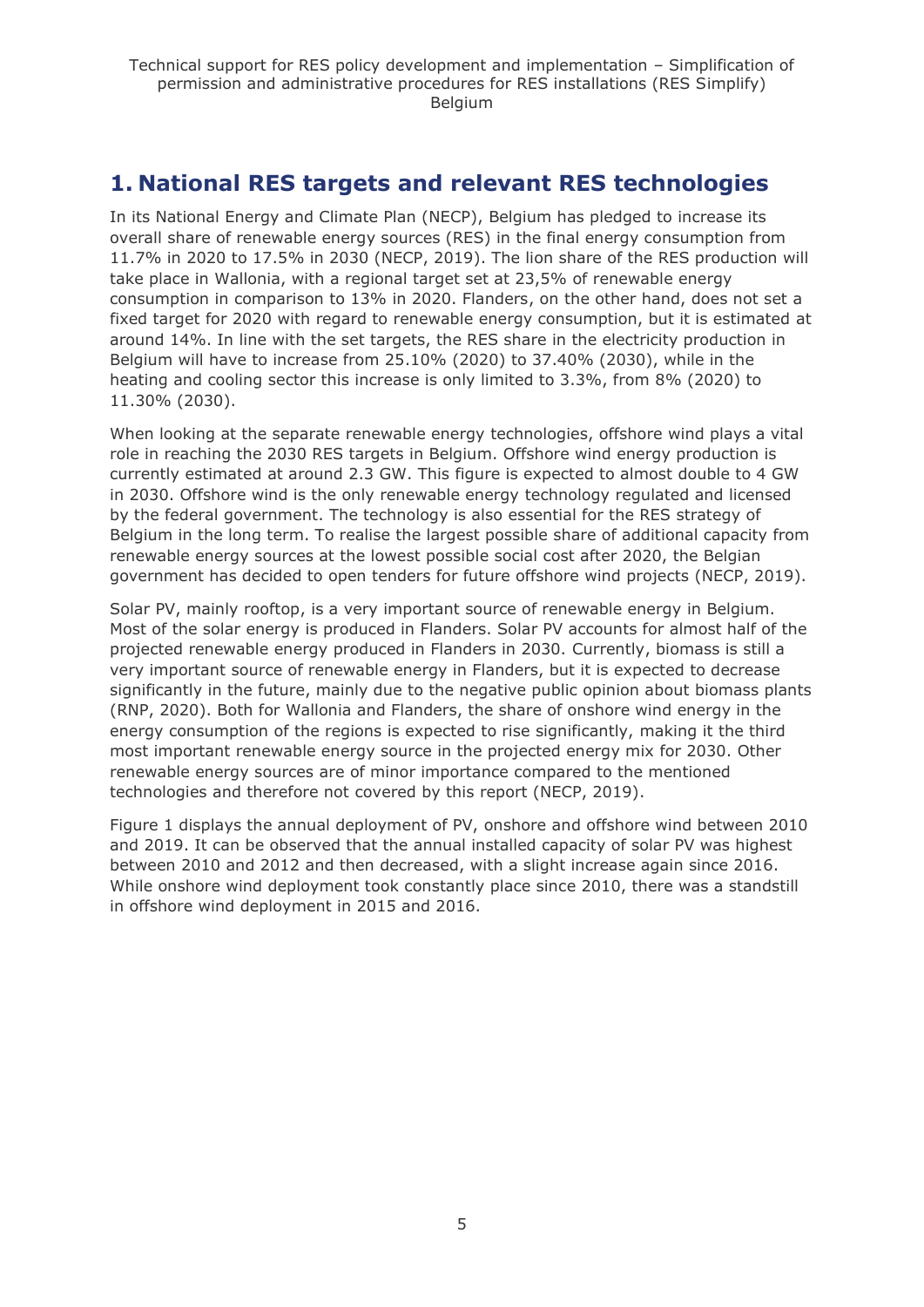#### Technical support for RES policy development and implementation – Simplification of permission and administrative procedures for RES installations (RES Simplify) Belgium



*Figure 1: Annual installed capacity of PV and Wind power 2010-2019 (source: EurObserv'ER)*



*Figure 2: Planned deployment of RES-E 2020-2030 in relation to past deployment (source: NECP)*

## <span id="page-5-0"></span>**2. Administrative and grid connection procedures**

## <span id="page-5-1"></span>**2.1. Offshore wind (Belgium)**

## <span id="page-5-2"></span>**2.1.1. Relevant process steps**

For offshore wind development in Belgium, site selection takes place based on the predefined locations set in the marine spatial plans. The permits required for both the construction and putting into operation of offshore wind plants are processed in the administrative authorisation and grid connection permitting procedures.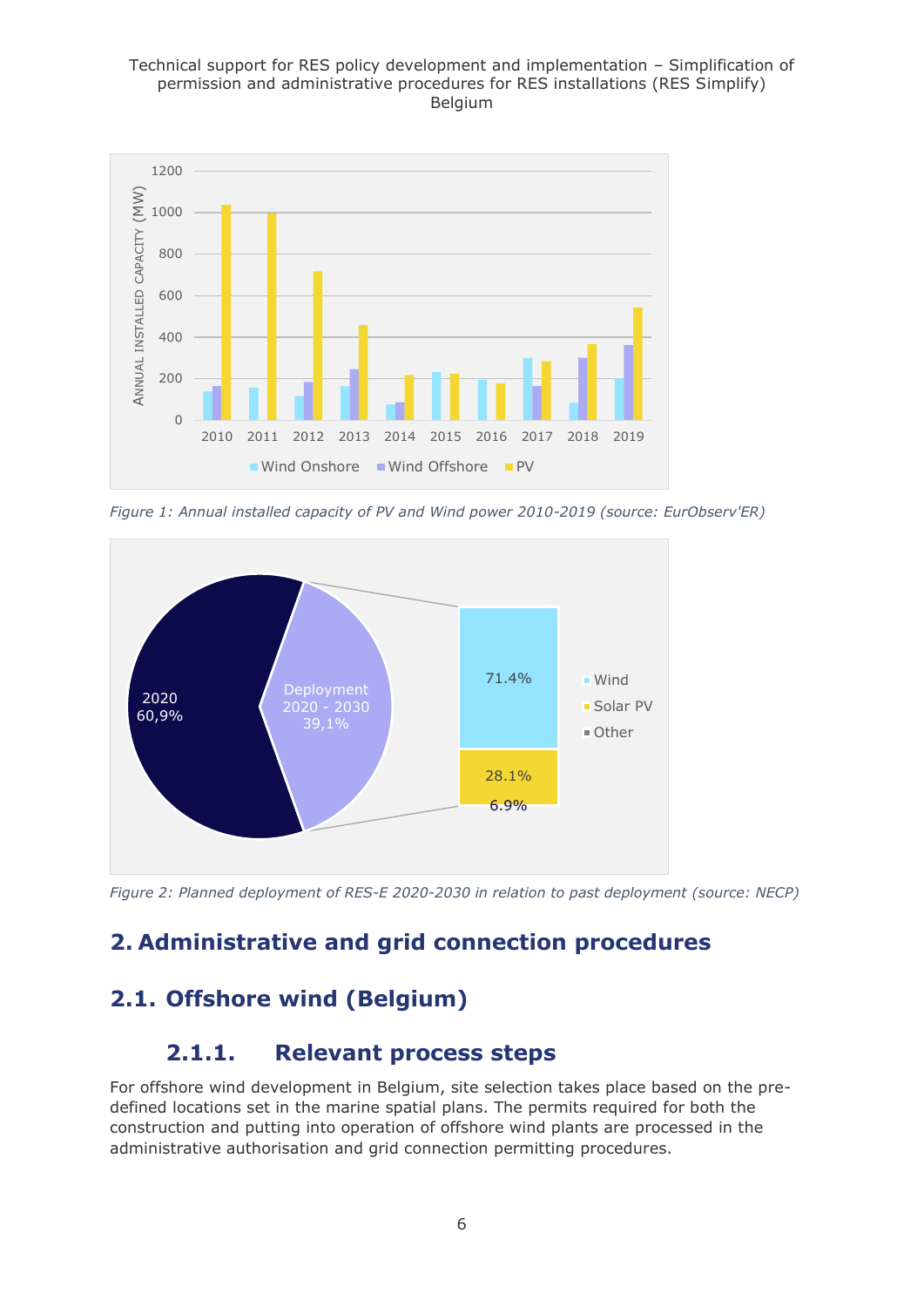The environmental and territorial permits, discussed in the 'Administrative authorisation' process step (see section 2.1.2.2.), are the key administrative procedures for offshore wind developers, where also most issues originate from.

The grid connection permitting process follows after the granting of the necessary permits (in the administrative authorisation process step), but is not assured automatically. In general, project developers do not experience major barriers in the process of obtaining grid connection permit for this technology.

## **2.1.1.1. Site selection**

### <span id="page-6-0"></span>**Process flow**

In Belgium, the competency for permitting renewable energy projects is allocated to the regions (Flanders, Wallonia and Brussels). The territories of the separate Belgian regions, however, do not reach into the sea. This is why offshore wind is the only renewable energy technology, which falls under the competence of the federal government.

In and on the North Sea, several activities such as renewable energy production, nature conservation, shipping, fishing and sand extraction take place in a fairly limited space. A marine spatial plan (MSP) was therefore introduced and approved for the first time in 2014, in order to reconcile the various interests (economic, ecological and social) and to give every activity an appropriate location in the Belgian offshore territory (FOD Volksgezondheid, 2019). The first marine spatial plan was drawn up by the Marine Environment Service for the period 2014-2020 on behalf of the Minister of the North Sea. The plan is always valid for a period of six years. The new MSP, for the second cycle from 2020 until 2026, came into effect on 20 March 2020.

The MSP, among other things, defines also the exact locations for the development of offshore wind parks. This has strong implications on the selection of sites for offshore wind projects, as these are only allowed at the pre-defined locations.

### **Deadlines**

There are no formal deadlines that have to be respected in this process step.

### **Detected barriers**

No barriers related to this process step were identified.

### **Identified good practice**

When Belgium drafted the first marine spatial plan, it was a pioneer in Europe and even in the world (FOD Volksgezondheid, 2019). The marine spatial plan has a major impact on sea-life and sea activities and was therefore drafted in a close collaboration with all relevant stakeholders (BOP, 2020). These included NGOs, companies, government agencies, interest groups and citizens, who were able to pass on their proposals and comments during two consultation rounds. The sustainability aspect also received extra attention in the process, for example through the strategic environmental impact assessment.

This large-scale consultation of stakeholders ensures that all interests are represented in the MSP and therefore resistance is avoided at a later stage (BOP, 2020).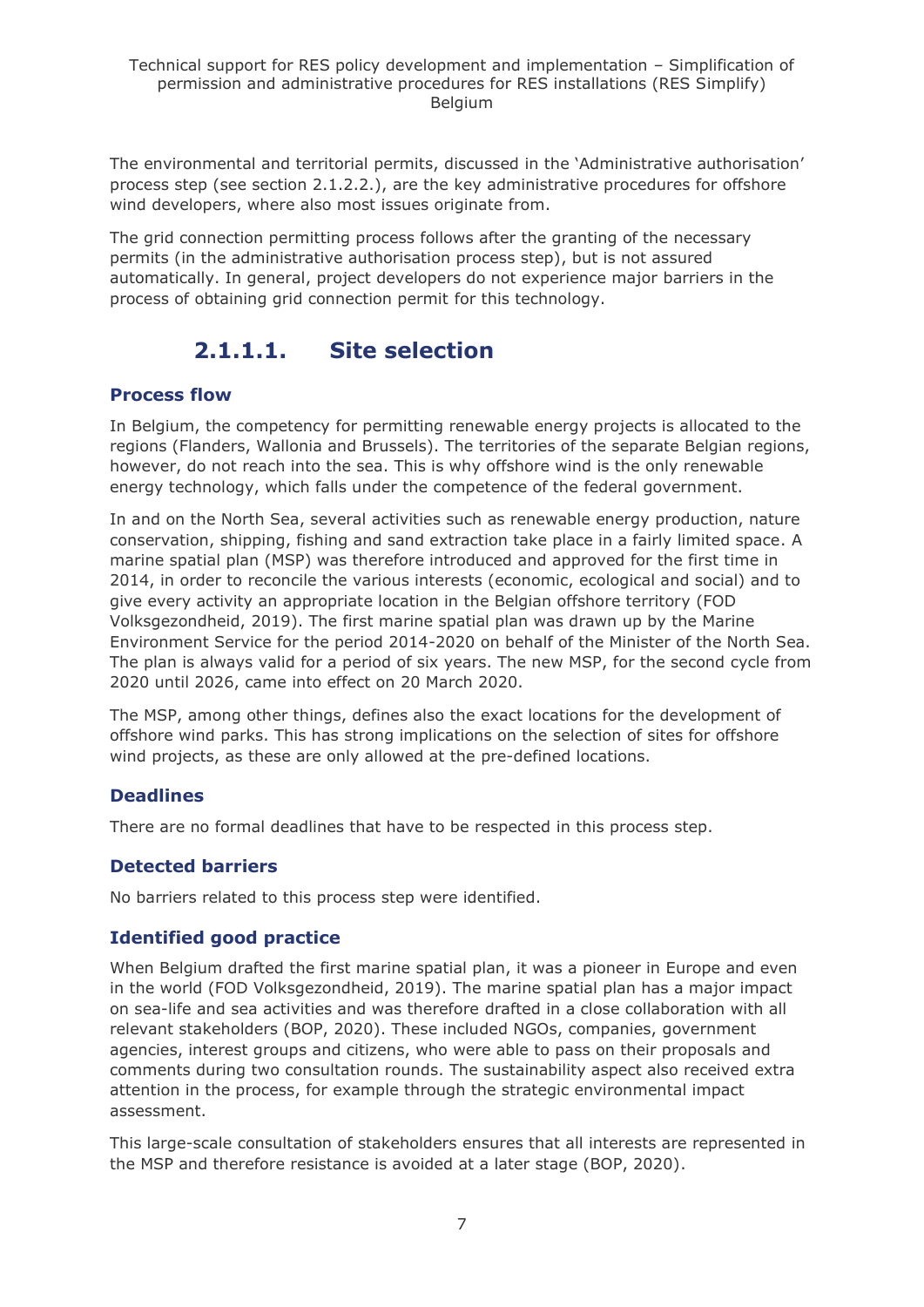## **2.1.1.2. Administrative authorisation**

#### <span id="page-7-0"></span>**Process flow**

#### *EIA and environmental permit*

Before the territorial permit is awarded, project developers are required to perform and submit an environmental impact report (EIR) to the Royal Belgian Institute of Natural Sciences, more specifically to the Scientific Service Management Unit of the Mathematical Models of the North Sea (MUMM). Hereafter, the report is submitted to the public for consultation, by the MUMM. If cross-border effects could occur, a consultation round will also be organised with the countries concerned (Ovidio, 2020).

Based on the impact report, the MUMM prepares a decisive environmental impact assessment (EIA). Deriving from the EIA and the results of the public consultation, MUMM will issue an advice to the Minister responsible for the North Sea on the acceptability of the project with possible additional conditions (Ovidio, 2020). The Minister then decides whether or not to grant the environmental permit and the conditions.

#### *Territorial permit*

Applications to obtain a territorial permit for the construction and operation of installations for the production of electricity from water, currents or wind in the sea areas in which Belgium can exercise its legal competence, are addressed to the delegate of the Minister of Energy (ibid.).

The latter sends the application to the relevant administrative bodies and to the Commission for Electricity and Gas Regulations (CREG), which evaluates the technical file relating to the application and also gives their advice. After consulting the transmission system operator (Elia), the delegate of the Minister of Energy informs the Minister of his proposal to grant or refuse a territorial permit (CREG, 2020).

The decision of the Minister to grant the territorial permit is made through a ministerial decree, which is then published in the Belgian Official Journal.

#### **Deadlines**

#### *EIA*

Unless otherwise prescribed in the legislation governing the permitting procedure, the board of the MUMM shall forward the environmental impact assessment to the federal Minister of Energy no later than 15 days before the end of the period specified to transfer the environmental permit request from the MUMM to the Federal Minister of Energy, who is responsible for issuing the permits. Within 30 days after the board of the MUMM receives the EIR, the federal Minister of Energy has to issue its final decision on the IEA and environmental permit (RD 2004/014187).

#### *Territorial permit*

If the application for territorial permit is complete, it will be entered into a register of concession applications within 10 working days of receipt of the application. If the application is incomplete, the Minister of Energy's representative will report to the applicant, which information or which documents are missing, and the applicant will be granted a period of 10 working days to complete the application. This period starts on the day following the date on which the request for information was sent. The period set by the deadline to the complete the application, continues running during the whole period of application completion (RD 2000/11454).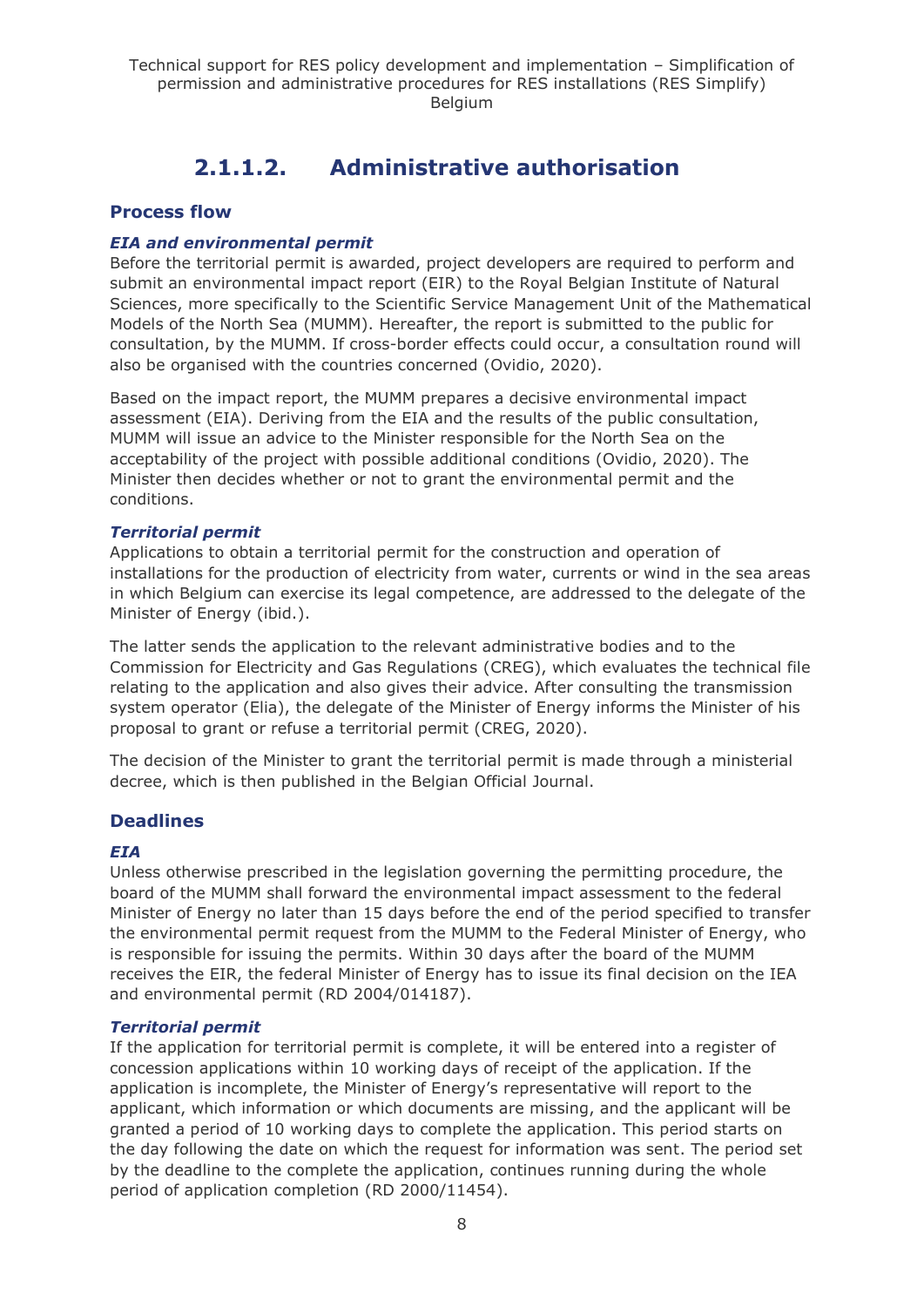Within 15 working days following the registration in the register, the application will be published by the representative of the Ministry of Energy, in an extract of the Belgian Official Journal (RD 2000/11454).

Any interested party can submit an application for competition to obtain a territorial permit for the same location. Applications are submitted to the representative of the Federal Minister of Energy by registered letter with confirmation of receipt within 30 working days following the publication in the Belgian Official Journal. If no applications for competition have been submitted, the application is sent to the relevant authorities and to the CREG within 40 working days after the publication in the Belgian Official Journal. If applications for competition have been submitted, all applications will be sent to the administration of the Ministry of Energy and to the permit committee, an internal committee at the Ministry, within 10 working days after registration of the last application in the register. These administrations and the committee will examine the applications within 25 working days (RD 2000/11454).

The Ministry of Energy, the permit committee and the competent authorities examine the technical file of the application (RD 2000/11454). They deliver their opinion within 60 working days of the case being brought before them. Also within 60 working days after the advice was delivered by the competent authorities, the Minister of Energy announces his decision and again within 60 working days hereafter, the approval decision has to be published by ministerial decree in the Belgian Official Journal.

Although not prescribed formally, we can assume that when official authorities fail to meet the prescribed deadlines for the issue of environmental and territorial permits, the permit application has been refused (Van Thienen, 2018).

### **Detected barriers**

**Regulatory framework.** While the last offshore wind turbines, which have been in the construction phase for a few years, are being built, the federal government plans to increase the energy supply through offshore wind in the coming years. It is currently planning to do so by tendering offshore wind permits through a competitive bidding process. The foundation for this has already been laid in a new law ratified by the king on 12 May 2019, which stipulates the general principles of the competitive bidding process.

The initial plan was to start the competitive bidding process in 2020. To date, however, no further progress has been made in realising new upcoming offshore wind projects. The law of 12 May 2019 prescribes that preliminary studies have to be carried out at the expense of the government (and the transmission aspects by the transmission grid operator Elia). After the preliminary studies phase, the location, size and number of plots, which are subject of a competitive tendering procedure will be determined by ministerial order.

The sector, however, does not expect that first projects to be licensed under this new scheme will be concretised before 2023 (BOP, 2020). As a result, the new offshore wind projects will only be operational in 2026 at the earliest, which creates a gap between 2020 and 2026 where no additional offshore wind energy capacities will be added.

On the other hand, from the moment the bidding procedure will be put into practice, all the relevant permits will be included in the bidding, simplifying the administrative procedure for offshore project developers (BOP, 2020).

**Repowering/lifetime extension.** The Decree on territorial permits prescribes that these permits are granted for a fixed term, which is limited to a maximum of 20 years. It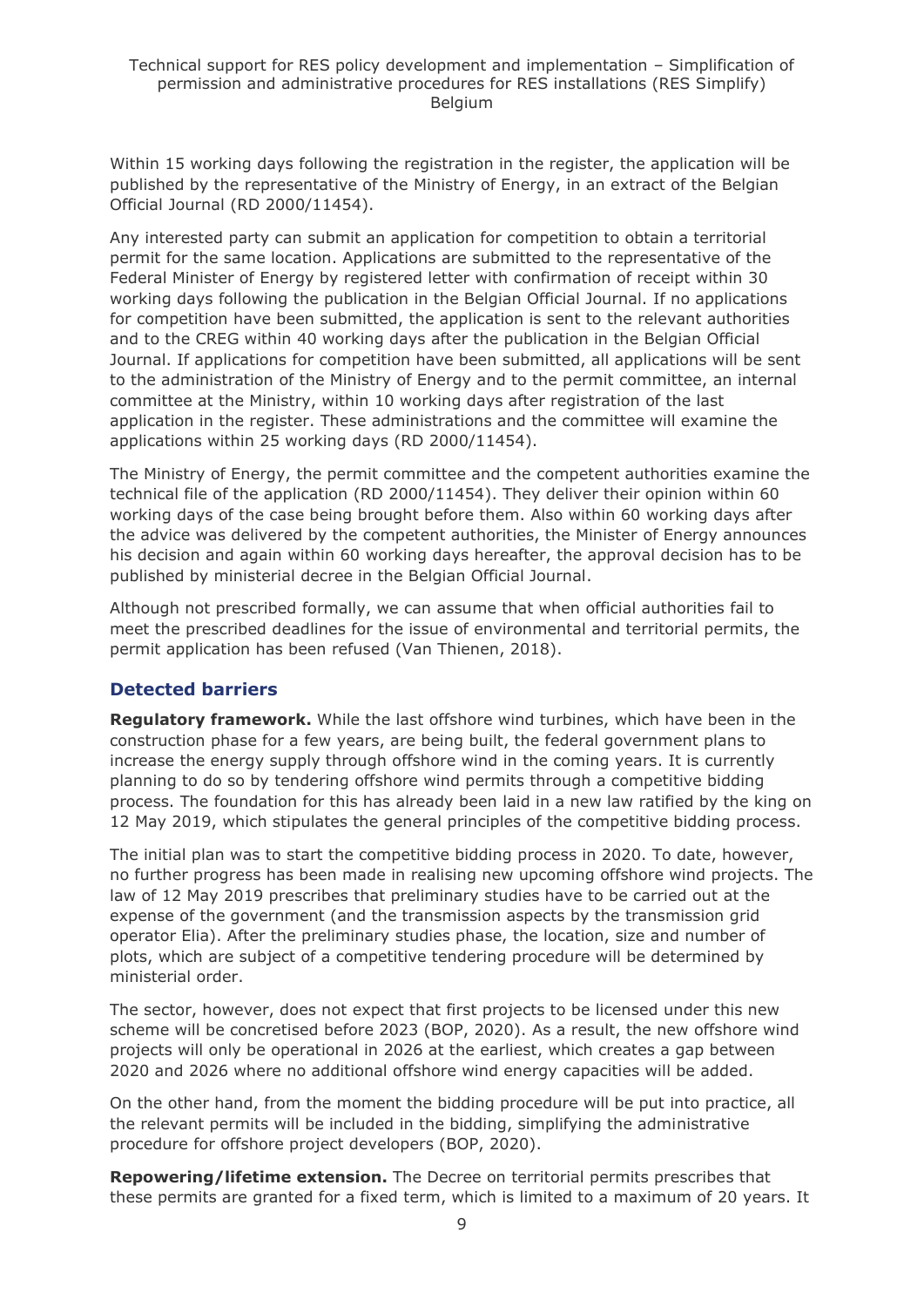can be extended without exceeding a total term of 30 years. This has a negative influence on the possible repowering or lifetime extension of offshore wind projects, because the total (possible) lifespan of the project is limited to 30 years. Legislation does not (yet) foresee any reapplication after the 30 years have passed (RD 2000/11454).

### **Identified good practice**

<span id="page-9-0"></span>No good practice related to this process step was identified.

## **2.1.1.3. Grid connection permit**

#### **Process flow**

Applications for the installation of the electricity cables in the sea territory are submitted to the General Energy Directorate of the Federal Public Service Economy (Ovidio, 2020). The application is assessed on the basis of advice from the competent authorities (Ministry,TSO) and on the basis of an EIA carried out by the MUMM. The permit is granted by the ministerial decree that takes particular account of the conclusions made regarding the evaluation of the impact on the environment (BOP,2020).

### **Deadlines**

If the application file is incomplete, the applicant will be notified within 10 working days of its receipt by the General Energy Directorate and then the applicant has 10 working days to complete the application (Ovidio, 2020). The application file will be sent to the advisory authorities (TSO, Department of Agriculture and Fishery, Natuurpunt) within 15 calendar days of completion. They have the right to require that the project developer conducts further investigation on some elements. The decision on the possible further investigation has to be done within 15 calendar days and communicated by the representative from the ministry to the project developer within 10 calendar days after this decision. The developer then has 10 additional days to address the request for further investigation on the elements specified by the advisory authorities (RD 2002/1112).

Within 40 working days of receiving the IEA report, advisory authorities will give to the delegate of the Minister of Energy their advice and their assessment of the impact of the planned project on the environment. The delegate of the Minister forwards this within 20 calendar days of receipt to the Minister, who then has 25 calendar days to make his final decision on the grid connection permit. The possible approval is ratified through a ministerial decree, which includes all (additional) conditions (RD 2002/1112).

If the Minister of Energy decides not to grant the grid connection permit, the applicant will be informed of this per registered mail within 25 working days from the date of receipt of the official advice (RD 2002/1112).

The license expires if the beneficiary has not commenced the construction works within a period of 3 years counting from the permit approval. At the request of the beneficiary, the permit can be renewed for a period of 2 years (RD 2002/1112).

Although not prescribed formally, we can assume that when official authorities fail to meet the prescribed deadlines, the permit application has been refused.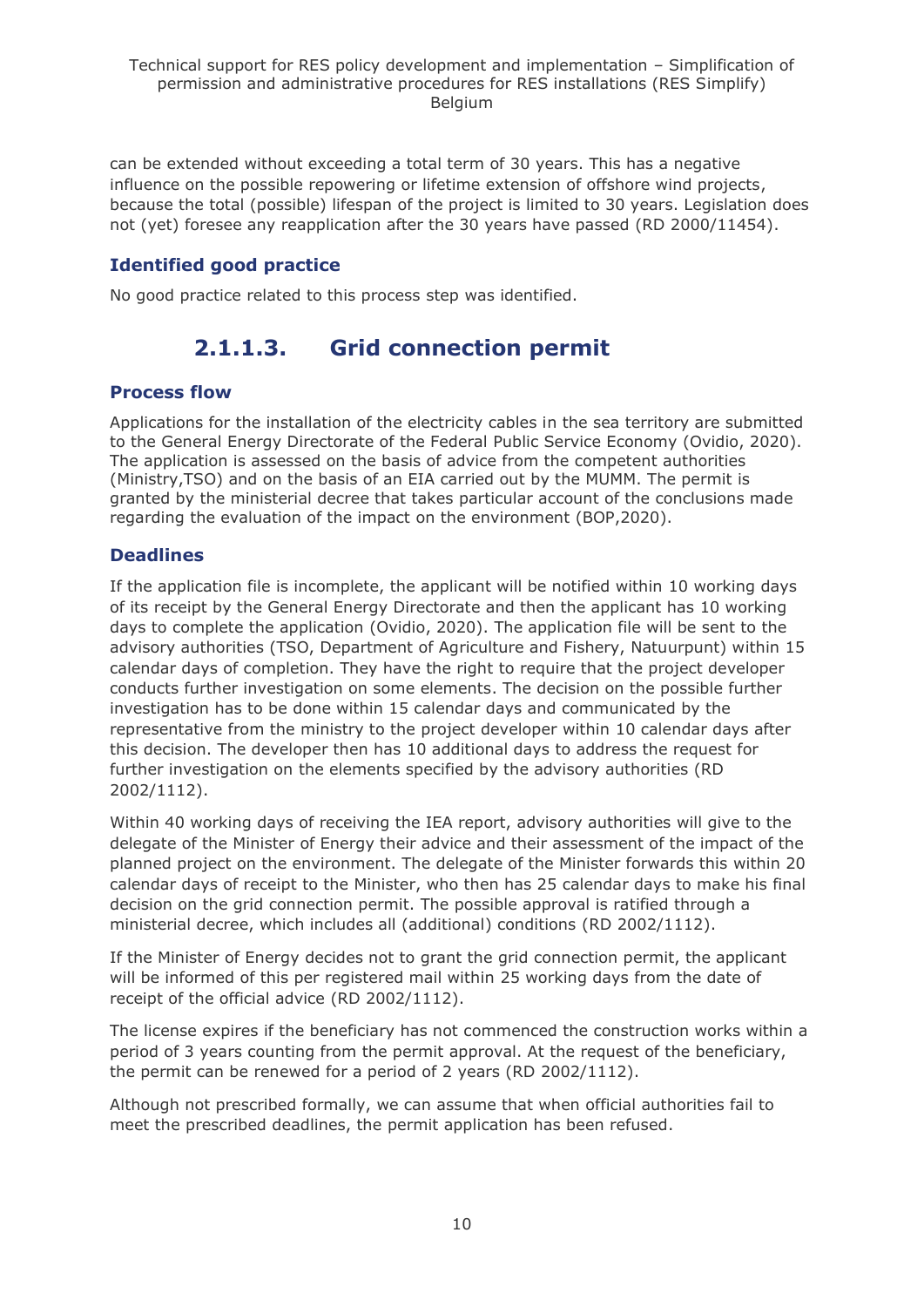### **Detected barriers**

**Grid connection permit not assured.** Granting the territorial permit does not automatically ensure the granting of the permit for installing cables and connecting them to the transmission grid (BOP, 2020). The exact locations for the implantation of offshore wind projects in the North Sea are predefined, yet the environmental impact of the grid connection is not assessed in advance by the government or other official authorities such as the TSO Elia. This has a negative impact on both finances and the risk level of the project developers, because the chance for the rejection of grid connection remains because of a negative IEA, after the territorial permit has been granted.

### **Identified good practice**

<span id="page-10-0"></span>No good practice related to this process step was identified.

## **2.1.1.4. Corporate legal fiscal**

### **Process flow**

The CREG awards Green energy Certificates to producers who have a territorial permit (for renewable electricity generated in the Belgian sea area) and a certificate of Guarantee of Origin provided by an official inspection body. The authenticity of the Green Certificates is guaranteed by the registration in a database of Green Certificates centralised and managed by the CREG. This database collects the allocated green certificates as well as the data contained therein (L 2019/030491).

#### **Deadlines**

CREG checks whether the application form for the Green Certificates has been completed correctly and in full. If it finds that the application is incomplete, it will inform the applicant of this within a maximum period of 15 calendar days after receipt of the application form. It specifies why the form is incomplete and sets a maximum period of 3 weeks within which the applicant is requested to complete his application (L 2019/030491).

Within a period of one month after receipt of the correct and complete form, the CREG decides whether the applicant meets the conditions for granting Green Certificates (L 2019/030491).

### **Detected barriers**

No barriers were identified for this process step.

### **Identified good practice**

No good practice related to this process step was identified.

## <span id="page-10-1"></span>**2.2. Onshore wind and rooftop and ground-mounted PV (Flanders)**

## <span id="page-10-2"></span>**2.2.1. Relevant process steps**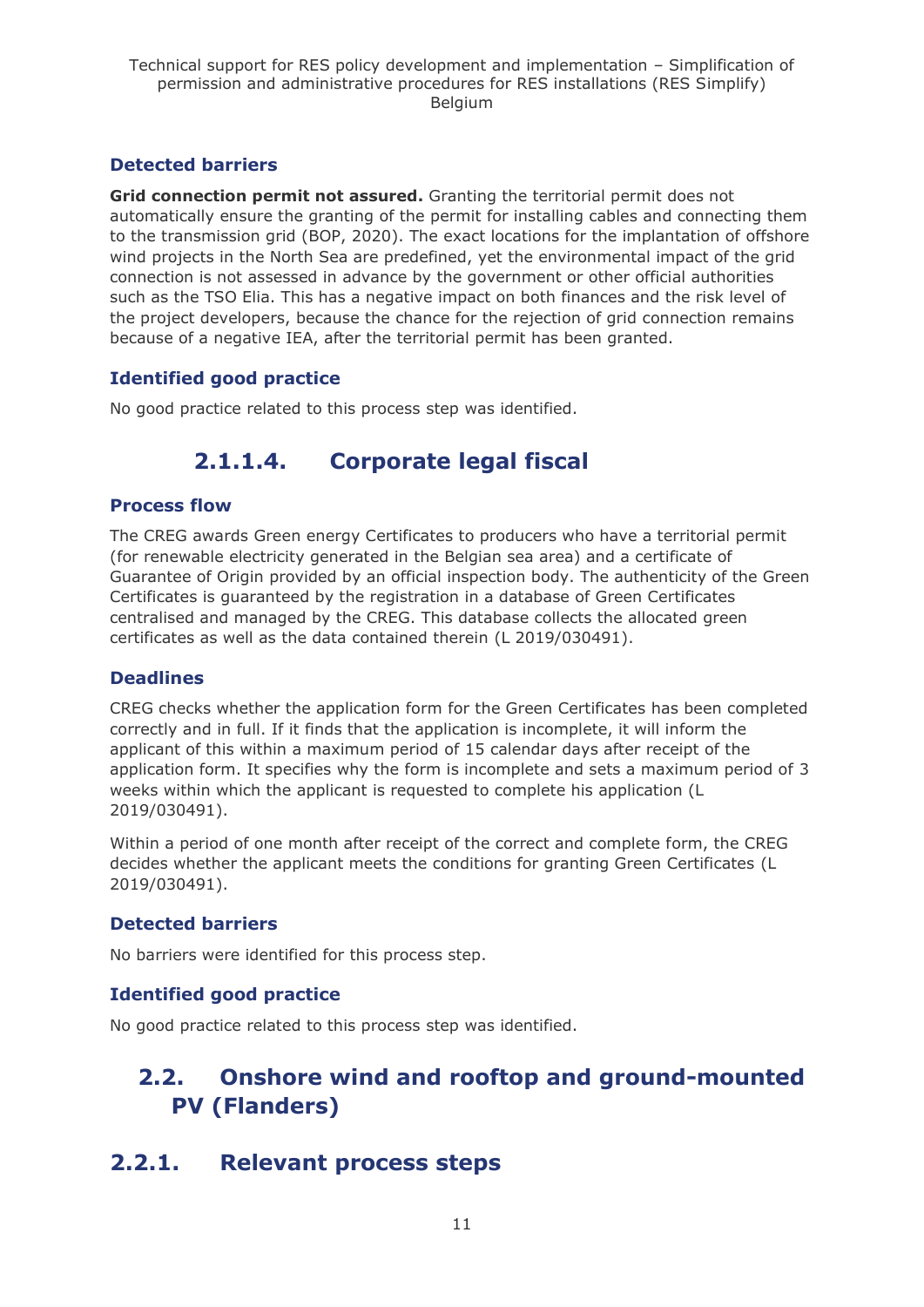In both Flanders and Wallonia, site selection bears special importance due to the general lack of open space available. Because of this, the process happens based on inversion, i.e., project developer first identifies the open space left in the zoning plans, which is not subject to the many restrictions that exist in Belgium with regard to the spatial planning.

Both the electricity production license and grid connection permit do not require an elaborate administrative procedure as most projects are exempt from the requirement to obtain an electricity production license. The grid connection permit is merely an individual agreement between the distribution system operator (DSO) and the project developer.

In Flanders, the most important permit for the construction of a renewable energy project is the environmental permit. In some cases, the application for an environmental permit is preceded by an EIA. It is in the context of the environmental permit, that most barriers exist and most projects get stuck in the pipeline. After the grid connection permit, the corporate legal-fiscal process can commence.

## **2.2.1.1. Site selection**

### <span id="page-11-0"></span>**Process flow**

Belgium's high population density has significant implications on spatial planning in both Wallonia and Flanders. As a result, the open space in Belgium is limited. In Flanders, however, the space available for the implantation of onshore wind projects is even smaller than in Wallonia.

#### Onshore wind

The Flemish Codex for Spatial Planning allows for the installation of onshore wind turbines everywhere throughout Flanders as long as the implantation of wind turbines does not affect the desired spatial development and thus meets the following conditions:

- the project is in line with the scale and structure of the landscape in question;
- the scope of the project does not affect the structure and essential functions of the urban areas or rural areas.

Although in theory, onshore wind projects can be implemented anywhere in Flanders, in practice the site selection process is subject to many restrictions, based either on regional plans, restrictive contours around airports, Natura 2000 nature reserves and or any conditions concerning shadow flickering and noise pollution around houses (Wouters, 2020). Because of these restrictions, the appropriate space for onshore wind energy projects is heavily limited, creating a situation where project developers begin the planning phase vice-versa, i.e., starting with the examination of the restrictions. By excluding all of the above given limited areas, the remaining space can be considered suitable for onshore wind power plants. As the grid connection does not usually cause any problems in Flanders, it is not taken into account when choosing a location for the project.

#### Rooftop and ground-mounted PV

The installation of rooftop PV systems is in the most cases exempt from the requirement to obtain a permit for urban development activities. This implies that they can be installed anywhere, unless the municipality imposes certain exemptions (Omgevingsloket Vlaanderen, 2020). The municipality in whose territory the construction works take place can issue stricter local regulations than the general rules at regional level. The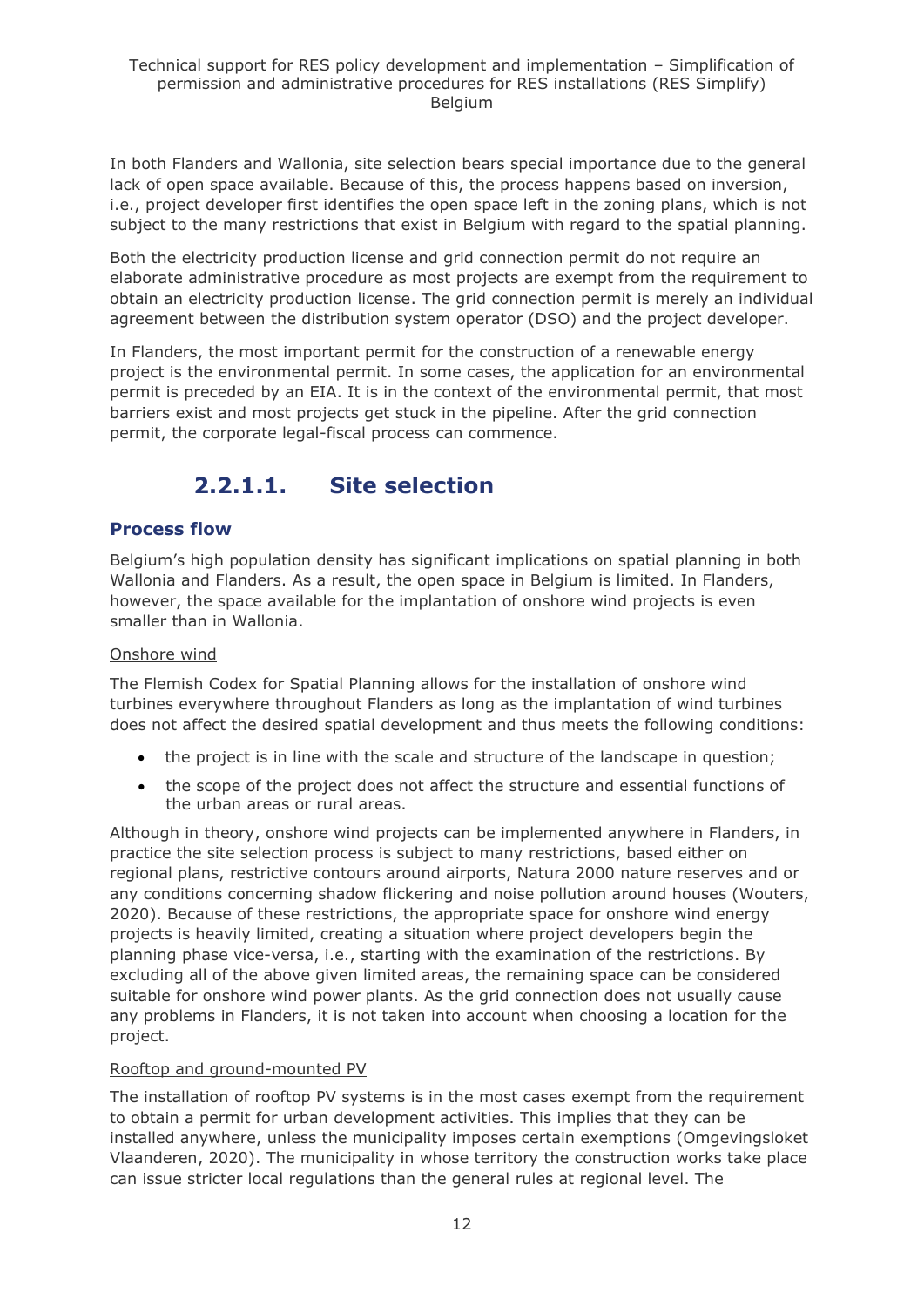municipality can impose exemptions in local legislation, such as the Special Plan of Construction or a Municipal Spatial Implementation Plan.

For ground-mounted PV installations, on the other hand, an environmental permit, in the same way as for onshore wind projects, is required. In addition, a decision from the competent authority (either regional, provincial or municipal) is often required to deviate from the zoning plan drawn up by the region (Flanders), the provinces or municipalities. In this case, a 'good spatial authentication' must also be drafted, which examines the relevant policy frameworks and environmental aspects for the specific site (Ekwadraat, 2020). Based on the spatial and geographical authentication of the site, various studies are performed, which are project-dependent and can be included in the environmental permit (archaeological, ecological, etc.).

#### **Deadlines**

There are no deadlines in place for the site selection procedure as it does not follow a formal procedure.

### **Detected barriers**

**Land registry data (perceived throughout Belgium).** The land registry data is difficult to obtain due to the GDPR legislation in place. In Belgium, the GDPR is interpreted in such a way that cadastral data is no longer obtainable for the public but only for the landowner. Before the GDPR legislation, everyone in Belgium had access to the cadastral plan in exchange for a small fee. The new limitation makes it substantially harder for project developers today to get in touch with landowners in order to negotiate a possible rental or lease agreement. This is mainly important for agricultural fields, which are numerous in Flanders and Wallonia. The federal government is currently negotiating a possible solution to this issue. The FOD Finance is the responsible authority to address this existing issue (Wouters, 2020).

**Zone-alienated houses.** Zone-alienated houses are houses, which are not build according to the correct destination of the zone. These houses, which are located in an agricultural area or an industrial area, for example, also impose restrictions on onshore wind projects (Grietens, 2020). As a result, onshore wind power plants sometimes have to be planned closer to the nature reserves, which in turn creates great opposition from environmental groups. It would be definitely in everyone's interest to no longer consider zone-alienated buildings as an exclusion criterion for the implementation of onshore wind energy projects. This would then lead to more available space for wind turbines in agricultural and industrial areas and also reduce resistance from environmental organisations.

### **Identified good practice**

<span id="page-12-0"></span>No good practice related to this process step was identified.

## **2.2.1.2. Electricity production licence**

#### **Process flow**

The construction of new electricity production plants with the capacity exceeding 25 MW is subject to obtaining an electricity production permit, which is issued by the Federal Minister of Energy on the recommendation of the CREG (CREG, 2020b). The granting of an electricity production permit prior to the construction is also required for conversions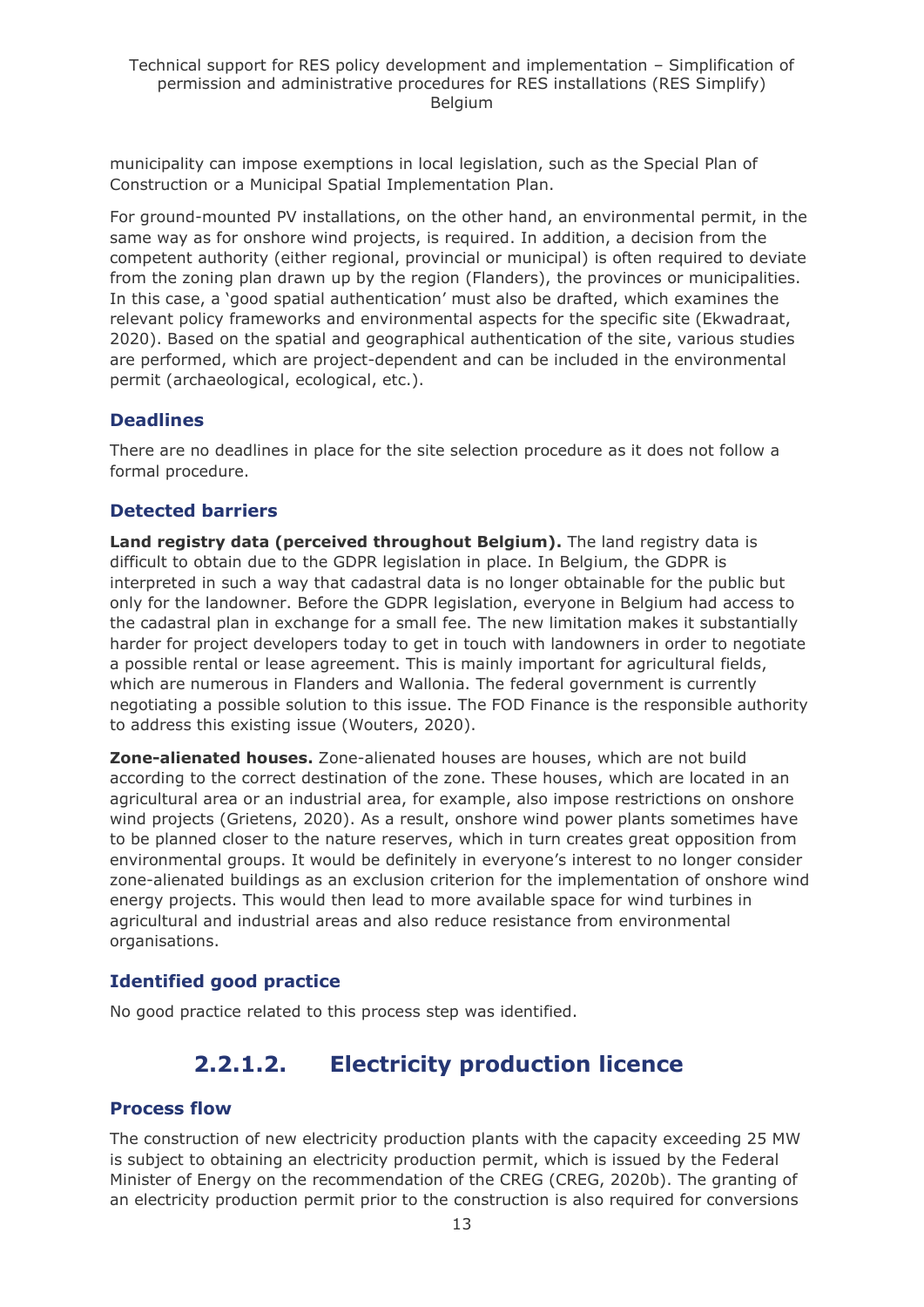or other adaptations of installations if they lead to an increase in the developable capacity of the installation by more than 10% or by more than 25 MW.

The project developer has to submit the applications for the electricity production permits to the CREG, prior to the construction of a new renewable energy power plant. The application is to be submitted in fifteen copies by registered mail. As soon as the CREG has received the request, it sends a confirmation of receipt to the applicant and communicates this to the Federal Minister of Energy. In the case of an incomplete application, the CREG will request the applicant to provide the missing documents within 30 working days of receipt of the request (ibid.).

After consulting the parties involved, in particular the grid operator and the federal and regional authorities based on their competence, the CREG submits its proposal for an individual permit for the construction of the installation to the Federal Minister of Energy or his representative. In addition, it informs the applicant that the proposal has been submitted to the Federal Minister (ibid.).

If the Federal Minister decides to grant the permit, this is done by means of a Ministerial Decree published in the Belgian Official Journal. The decision can also contain certain permitting conditions. If the Federal Minister decides not to grant the permit, the applicant and the CREG will be informed thereof by registered letter within 60 working days of receipt of the CREG's proposal (CREG, 2020b).

According to the interviewees, the entire process of obtaining the electricity production permit is perceived as being effective and efficient, without any further remarks (Wouters, Al-Bitar, 2020). The transparency of this process step is high, as the sub-steps are clearly and unambiguously established and clear deadlines are set in the laws (see below). Moreover, developers of both onshore wind and all types of PV projects below 25 MW are not required to obtain an electricity production license. Because of the high existing threshold of 25 MW, the administration of the CREG is protected from overload, as only a few cases have to be dealt with.

#### **Deadlines**

The Federal Minister of Energy notifies the applicant and the CREG about its electricity production permit decision by a registered letter within a period of 60 working days from the receipt of the proposal from the CREG (CREG, 2020b).

Within 10 working days from the receipt of the decision, the applicant submits the tax stamps required for the issue of the permit to the Federal Minister of Energy or his representative. The Ministerial Decree on the individual electricity production permit shall be communicated to the applicant within 20 working days, commencing from the date of receipt of the tax stamps (CREG, 2020b; RD 2000/101138).

#### **Detected barriers**

No barriers related to this process step were identified.

#### **Identified good practice**

No good practice related to this process step was identified.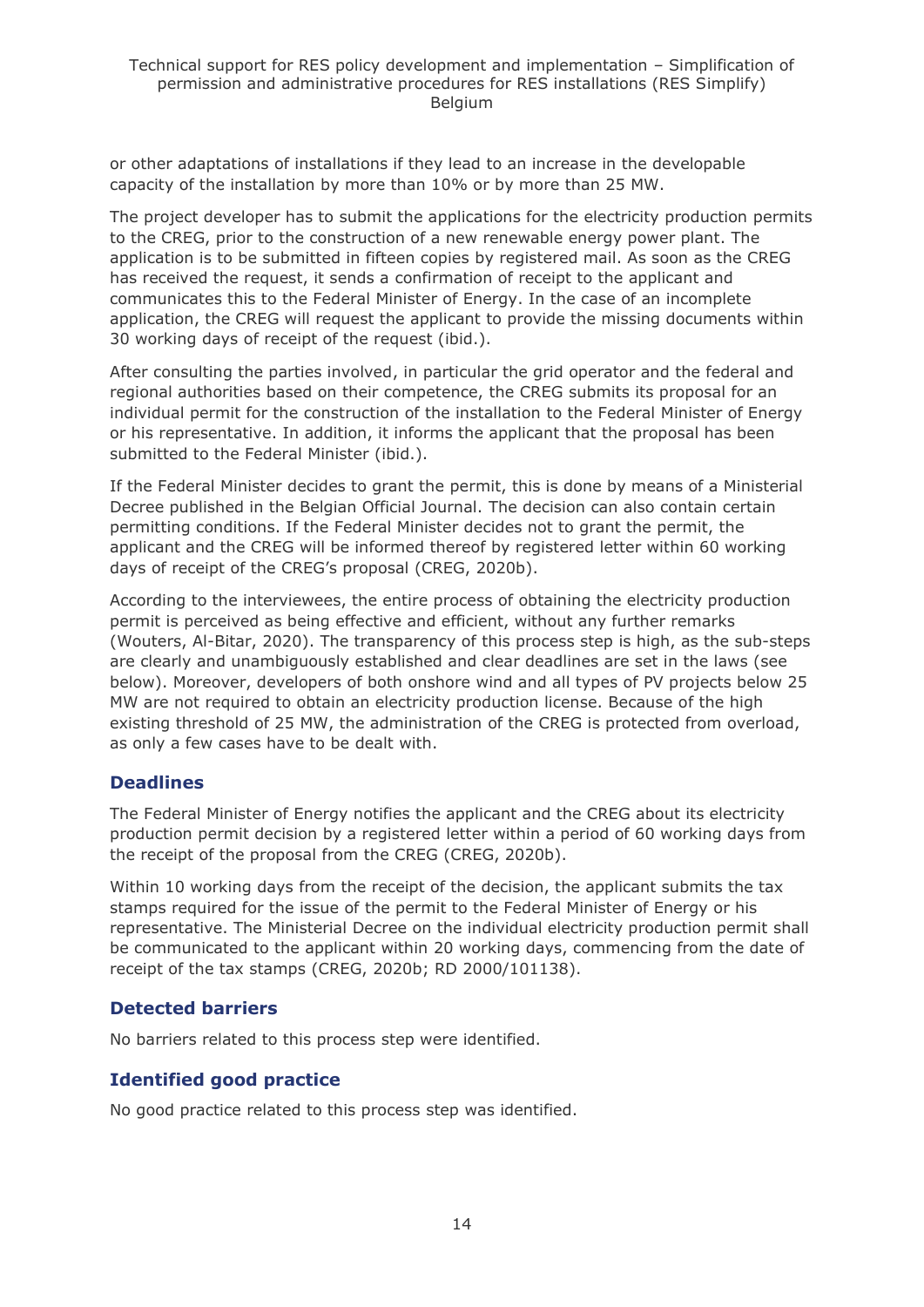## **2.2.1.3. Application preparation process**

#### <span id="page-14-0"></span>**Process flow**

Depending on the sensitivities of the individual project, project developers can request pre-advice from the various government agencies that will be later involved in the permitting process. They can also request a consultation with these government agencies. This step is neither obligatory nor necessary for realising the project. However, it is highly recommended to avoid any future permit-related issues. Typically, pre-advice from the following authorities is requested depending on the individual project: Agency for Nature and Forests, the Environment Department, the Agriculture & Fisheries Department and the Aviation Directorate-General (Peeters, 2020).

#### **Deadlines**

There are no official deadlines relevant for this process step, as the application preparation process is not mandatory.

#### **Detected barriers**

No barriers related to this process step were identified.

### **Identified good practice**

<span id="page-14-1"></span>No good practice related to this process step was identified.

## **2.2.1.4. Administrative authorisation**

#### **Process flow**

In Flanders, there is single integrated environmental permit for which the developers of onshore wind and PV systems must apply from the competent authority: The Provincial Deputy or the Flemish government. This single permit was introduced on 1 January 2018 and it merged the previous environmental and urban permits. This way, the double application procedure is avoided.

During the integrated environmental permitting procedure, the competent authority examines the extent to which the project corresponds to the spatial planning, taking into account aspects such as landscape adaptability, proximity to areas with high energy demand and the availability of the relevant infrastructure (e.g., motorways, high-voltage lines, etc.). The permit also assesses environmental aspects such as noise, shadow flickering and impact on nature, which are regulated by the VLAREM II legislation.

For onshore wind projects with a maximum of four onshore wind turbines with a capacity of more than 1.5 MW each, the permit is granted by the Provincial Deputy. The Flemish government on the other hand, is responsible for the permitting of the larger onshore wind projects or projects planned in the seaports (Peeters, 2020). Onshore wind projects with wind turbines with a capacity lower than 1,5 MW are not required to apply for an integrated environmental permit. Once a project has more than 4 wind turbines with a capacity of 1,5MW or more per turbine, the permit becomes obligatory.

The integrated environmental permit is generally also required for ground-mounted PV installations. However, there are certain exemptions. Thus, ground-mounted PV installations do not require a permit if they are categorised as 'uncovered constructions'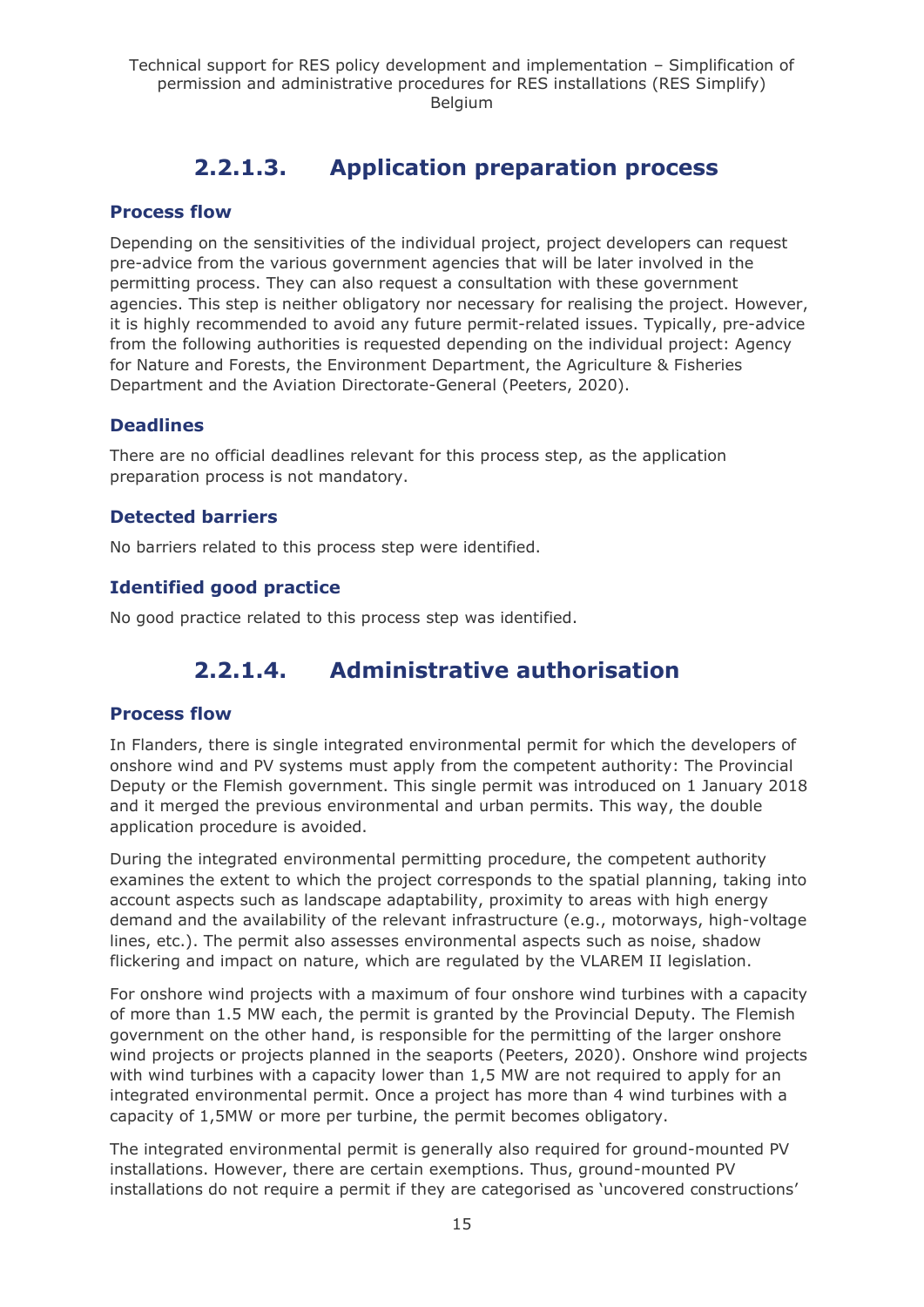by legislation, up to a maximum of 80 square meters per construction in the side garden and back garden. Existing uncovered constructions in the side and back gardens, including solar panels, must be included in the calculation of this maximum surface area (80 square meters). The exemption only applies to an uncovered construction with a construction volume less than 1.5 meters above ground level, which is installed 1 meter from the plot boundary, is located less than 30 meters from the house and is not installed in a sensitive area (Omgevingsloket Vlaanderen, 2020b). Sensitive areas are defined per project, but they usually include nature reserves and other Natura 2000 locations.

Most of the rooftop PV systems in Flanders do not require an integrated environmental permit. The installation of solar panels on a flat roof can be exempted from the integrated environmental permit if the installation does not exceed 1 m above the roof edge (Omgevingsloket Vlaanderen, 2020a). The placement of solar panels is also relieved from the obligation to obtain the integrated environmental permit, provided that they are integrated into the sloping roof surface.

More specifically, integrated environmental permitting procedure includes the following steps in the event of onshore wind and large PV projects, for which no exceptions apply (Departement Leefmilieu, Natuur en Energie, 2016):

- The project developer submits an application for an integrated environmental permit to the Environmental Permit Committee (EPC), either on regional or provincial level.
- In the case the project is subject to an EIA, the application needs to be accompanied by an EIA study.
	- EIA is required for projects with more than 20 wind turbines. Smaller projects with less than 20 wind turbines may also require an EIA if the environmental pre-assessment is negative. The environmental pre-assessment is a small EIA which has to be carried out for every onshore wind project not subject to an IEA (less than 20 wind turbines). The purpose of the pre-assessment is to find out whether an extensive EIA should be conducted. (Wouters, 2020).
- The EPC has 30 calendar days to examine whether the application file is admissible and complete. During these 30 days, additional documents can be submitted.

Once the application is found to be admissible and complete, the EPC initiates the integrated environmental permit granting procedure by contacting the relevant advisory bodies (Agency for Nature and Forests, Infrabel (railway infrastructure), The Flemish Ministry of Energy and Environment, The Agriculture & Fisheries Department, the Aviation Directorate-General, the Provincial Permit Committee and finally the municipality or municipalities on whose area the installation will be constructed) and requesting them to provide their advice on the application and, if applicable, the EIA study. The deadline for submitting advice on the EIA is 30 calendar days of sending the request, while the deadline for advice concerning the application is 60 calendar days (Peeters, 2020).

At the same time, a public consultation will be organised by the EPC within 10 calendar days from the decision that the application file is complete and admissible (A&C decision). During the public consultation, all stakeholders have 30 days to comment on the application and the EIA study.

Taking into account the feedback received during the public consultation and the advice of the relevant authorities, the EIA office will decide within 60 calendar days from the A&C decision whether to approve or reject the EIA of the project. The EIA office informs the applicant and the EPC of its decision within 10 calendar days.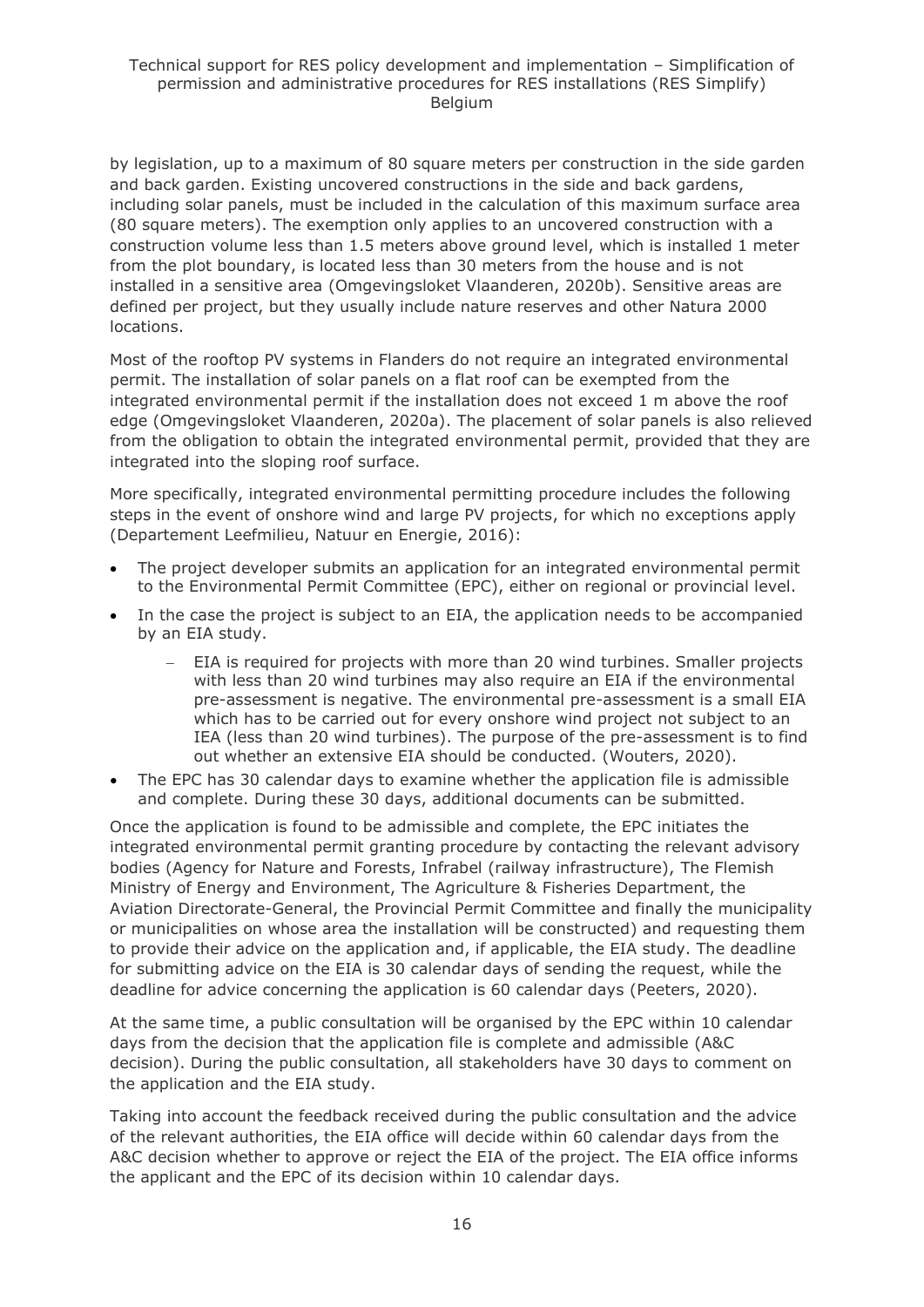If the project's EIA is rejected, the integrated environmental permitting procedure will end. If the project's EIA is approved, the integrated environmental permitting procedure can be continued.

90 days after the A&C decision is taken, the EPC provides its final advice on the application, to either the Provincial Deputy or the Flemish government, who are responsible for granting the permit. 30 days later (i.e., within 120 from the A&C decision) the final decision is communicated by the Provincial Deputy or Flemish government to the project developer and 10 calendar days later the verdict is officialised through an online registration in the database.

According to The Integrated Environmental Permit Decree, the integrated environmental permit is deemed to be refused if no decision is taken within the established or, where appropriate, the extended deadline (Van Thienen, 2018; FD 2015/112729).

The integrated environmental permit is granted for an indefinite period and thus enables repowering and lifetime extension (Wouters, 2020).

It should be noted that with the introduction of an integrated environmental permit, the application process has generally improved significantly. In the past, projects required both a building permit and an integrated environmental permit and it used to happen that one permit was granted while the other permit was denied (Wouters, 2020).

The staffing of the provincial environment desk is not perceived as a problem. In general, the workflow of the application procedures is kept consistent and low and does not pose any substantial problems. Most issues arise rather from the extensive range of appeal possibilities in Belgium (Peeters, 2020).

Finally, some technology specific issues regarding the integrated environmental permitting process were communicated during the survey. For example, due to the rather small number of large rooftop PV installations and small number of all groundmounted installations in Flanders, the integrated environmental permitting procedure is not really standardised and remains project-specific (Ekwadraat, 2020). In addition, it is complicated to receive a permit for the installation of solar PV on agricultural land (SolarPower Europe, 2020).

#### **Deadlines**

The EPC has 30 calendar days to examine once the application file is admissible and complete.

Advisory bodies have a 30 calendar days deadline for submitting their advice on the EIA and 60 calendar days for advice concerning the application.

A public consultation has to be organised by the EPC within 10 calendar days from the A&C decision. Stakeholders have 30 days to comment on the application and the EIA study.

The EIA office will decide within 60 calendar days from the A&C decision whether to approve or reject the EIA of the project.

The EPC provides its final advice on the application within 90 days from the A&C decision. Within 120 days from the A&C decision the Provincial Deputy or Flemish government will communicate the final decision to the project developer and 10 calendar days later the verdict is officialised through an online registration in the database.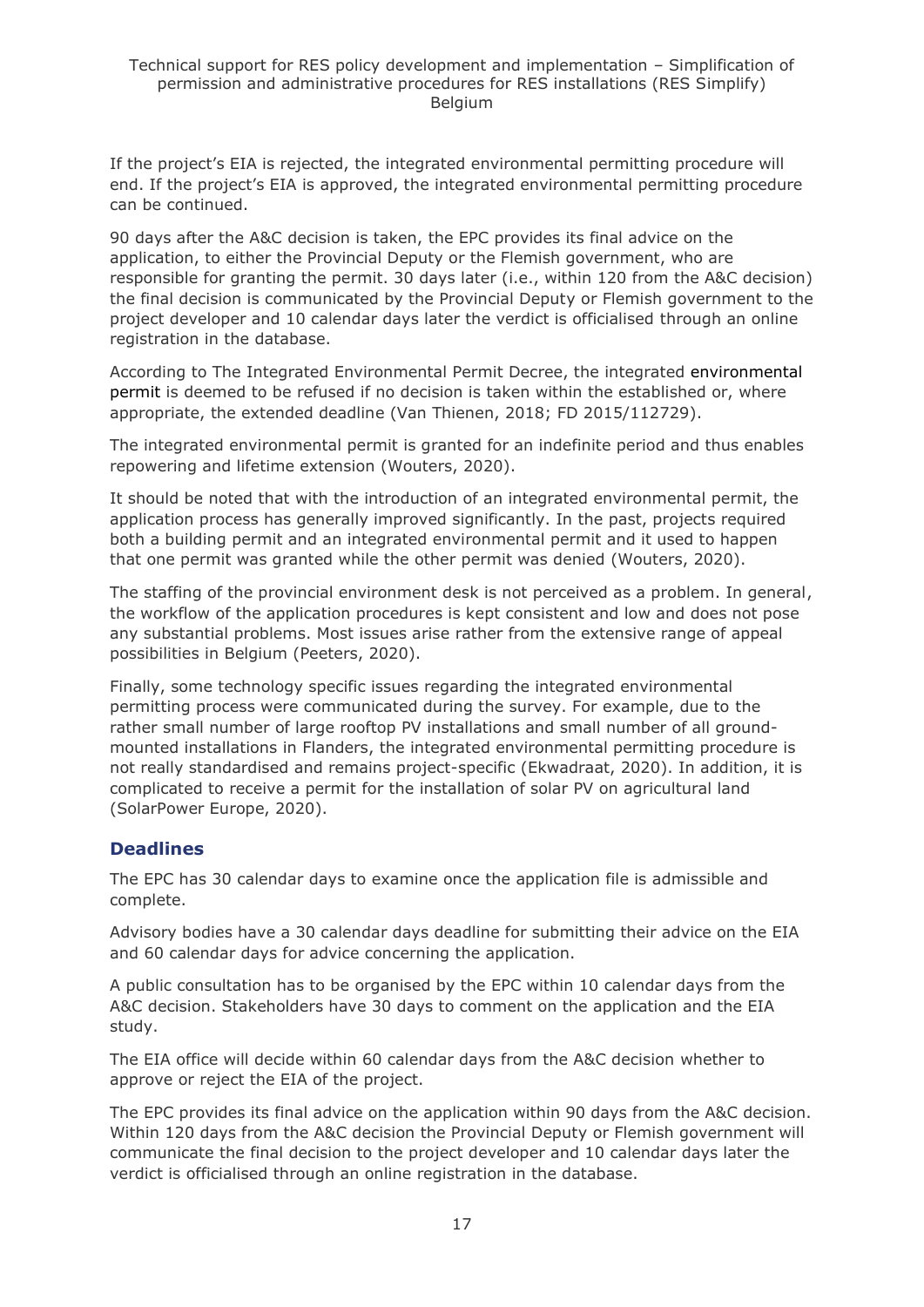### **Detected barriers**

**Environmental conditions.** On 25 June 2020, the European Court of Justice declared the Flemish regulatory framework for onshore wind turbines illegal. This includes the environmental conditions laid down in the VLAREM II legislation. The reason for this is that no EIA study was conducted before establishing these environmental conditions. As a result, the conditions will be revised within 3 years on the basis of an EIA, yet the problem arises with the many licensing procedures that take 2-4 years to complete due to the appeal procedures in place. Because of these time-consuming procedures, wind projects might have to adapt their project based on the new environmental conditions, even in on-going projects (Wouters, 2020). In addition, the new environmental conditions which will be laid out in the next 3 years, might present new opportunities for appeal procedures for projects, who were based on the annulled environmental conditions.

**Appeal possibilities.** In Flanders, the right to appeal is very extensive as it is open to anyone who can prove some sort of relatedness. The relation between the appealing party and the project itself does not have to be very clear. One of the main problems is that it is possible to file an appeal based on one ground and after that, make another appeal based on another ground. Not only local civil society organisations disrupt ongoing projects, also environmental organisations usually come into play during these appeal procedures, by making appeals themselves. The quantity of appeals results in considerable delays, which inflicts substantial costs on the project developers. Because of these appeals, the total permitting procedure can take years to complete, with the average lead time of 2 to 4 years in Flanders (Wouters, 2020).

It is therefore suggested to increase the number of staff in the Council for Permit Disputes (Wouters, 2020). This would lower the substantial workload and speed up the process. Legislation should also foresee a tightening of the appeal possibilities in Flanders by processing all appeal grounds in one procedure, as well limiting the quantity of possible appeals per initiator (Wouters, 2020).

Additionally, it would be beneficial for all parties to include local civil society organisations and environmental organisations in the planning of wind turbines as early as possible, because this form of participation would lead to a higher level of support. As of now, resistant groups only get involved during the public consultation and appeal procedures. However, increasing participation much earlier in the process would possibly lead the way for constructive debate and therefore, to less appeals in a later phase. This way, environmental organisations would also have the opportunity to study the local impact of the wind turbines. In general, project developers are not particularly keen in such a form of early participation, because it increases their workload and they believe that people would still always oppose the wind projects (Grietens, 2020).

**Lack of unambiguous environmental research.** One of the main issues in Flanders is that there has not been any study conducted on the environmental impact of wind turbines on bats. This results into the situation where local environmental organisations often oppose against new wind turbines, because the uncertainty remains concerning the impact on birds and bats (Grietens, 2020).

#### **No separate framework for larger rooftop and all ground-mounted PV**

**installations.** There is no existing legal framework for larger rooftop PV installations that are not exempt from an integrated environmental permit, because the surface of the rooftop PV installations rises more than 1 m above the roof (see 2.2.1.1.) and all groundmounted PV installations. They are considered as large construction projects, without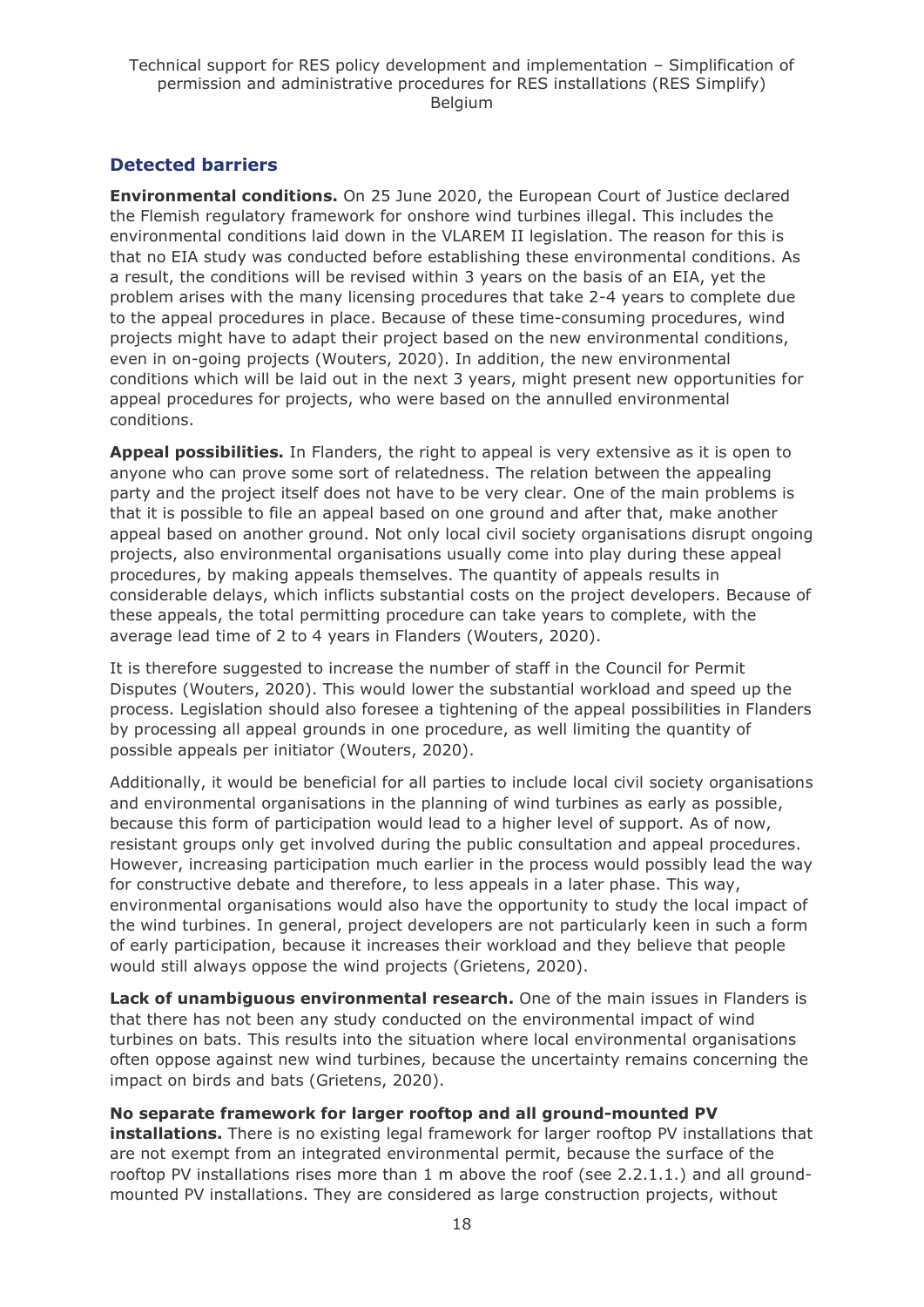taking their specifics into account. This is, to some extent, a chicken-and-egg problem. These large rooftop PV installations and ground-mounted PV that do not fall under any existing legal framework are not popular in Flanders and therefore no new legislation is being enacted for them. On the other hand, the actual legal framework does not cover, nor support these installations. In general, ground-mounted PV installations are not very common in Belgium. This is due, on the one hand, to the lack of open space and, on the other, to the fact that they are not really supported by the government (Wouters, 2020).

### **Identified good practice**

<span id="page-18-0"></span>No good practice related to this process step was identified.

## **2.2.1.5. Grid connection permit**

#### Onshore wind

There is no grid connection permit in Flanders for onshore wind energy. The grid connection takes place simply on the basis of the grid connection reservation that the project developer has made with the DSO or transmission system operator (TSO). The reservation of the grid connection takes place after the construction of the wind turbines or PV systems. The cost of grid connection depends on the project's location. However, grid connection costs are known in advance based on the reception capacity map drawn up by the TSO and DSOs for each region. In addition, priority access to the grid for renewable energy technologies is stipulated by law, which in practice never leads to conflicts (Wouters, 2020). In general, the grid connection procedure does not pose any problems for wind project developers in Flanders.

#### Rooftop and ground-mounted PV

Operators of PV systems (both rooftop and ground-mounted) with a capacity exceeding 10 kW have to apply for a grid connection permit before connecting the system to the grid. After receiving the application, the grid operator will conduct a grid connection study (FEA, 2020). If the connection study is favourable, a financial agreement is made between the project developers and the DSO. The cost of the grid connection is projectspecific and varies per DSO, responsible for the area. The tariffs however are regulated by the FREG.

For PV projects with a capacity of less than 10 kW, project developers only need to declare the installed system to the DSO (Fluvius in Flanders). Failure to register the installation can lead to high fines between EUR 150 to EUR 20,000. The highest amount only applies to large industrial producers. The grid operator needs a maximum of 2 months to process the declaration. Each grid operator determines which documents are required for the declaration. Usually, project developers have to submit to the grid operator the PVZ number (unique number of PV installation), the GREI (General Regulations on Electrical Installations) inspection report, a single-line electrical diagram and the inverter's certificate from the manufacturer.

In principle, when following the procedure as prescribed, the grid operator is not allowed to question the grid connection of PV installations.

#### **Deadlines**

Flemish legislation does not prescribe any formal deadlines with regard to the grid connection permit, nor the declaration. In case a permit is required (for PV installations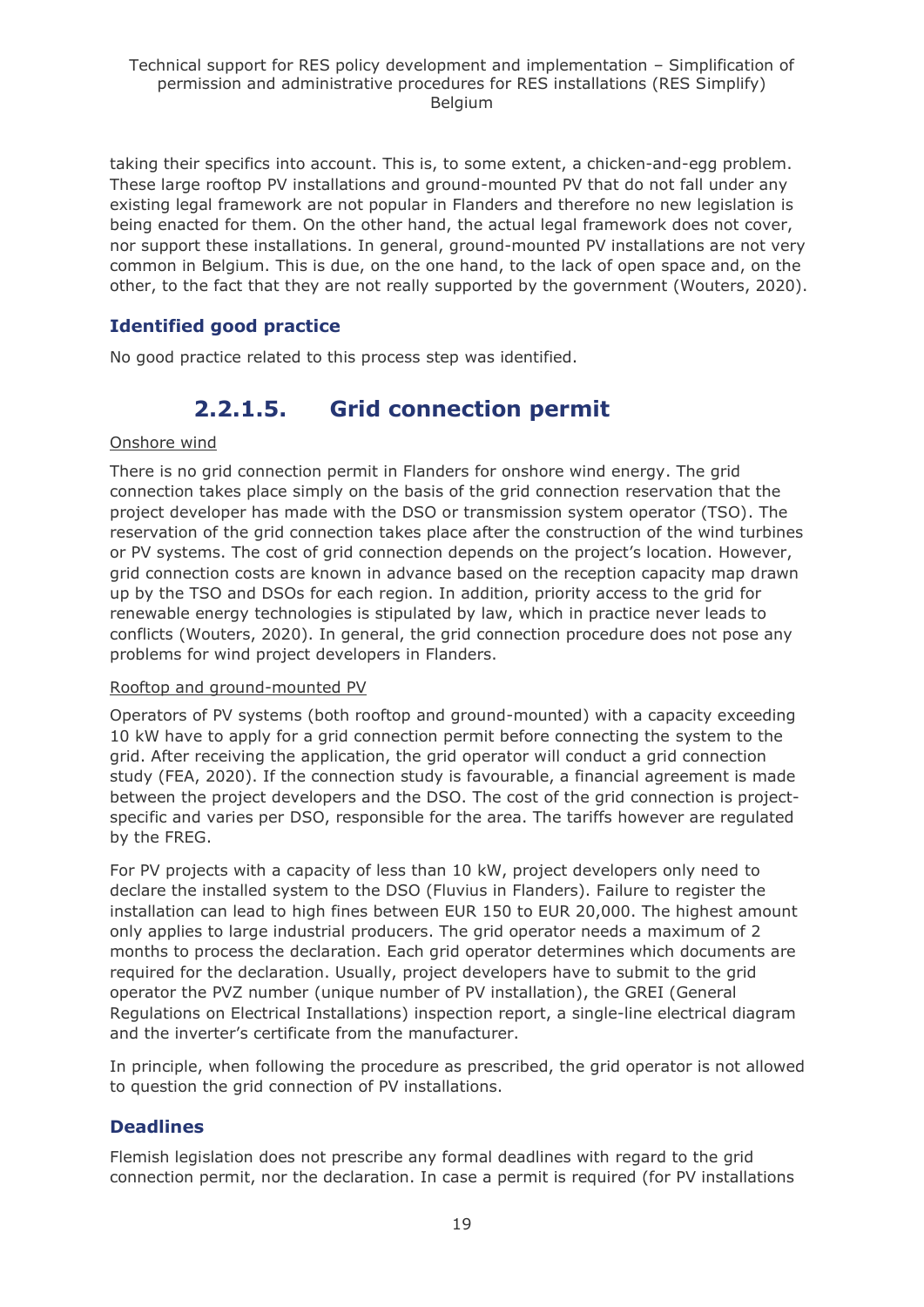with the capacity of more than 10 kW), the formalities take place between the project developers and the DSOs.

### **Detected barriers**

No barriers related to this process step were identified.

### **Identified good practice**

<span id="page-19-0"></span>No good practice related to this process step was identified.

## **2.2.1.6. Corporate legal fiscal**

#### **Process flow**

In Flanders, onshore wind energy projects and PV installations with a capacity greater than 10 kW are supported through Green Certificates (GC) and Guarantees of Origins (GO).

#### Solar PV installations with a capacity exceeding 10 kW and onshore wind

Before applying for the Green Certificates (GC) and Guarantees of Origins (GO) from the FECA (Flemish Energy and Climate Agency), the project developer must check if the following conditions are met

- the project is located in the Flemish Region
- the project generates electricity from a renewable energy source
- the project belongs to a representative project category or has obtained a projectspecific banding factor (the banding factor is dependent on the type of installation and decides the actual amount of the GC)
- the project has been inspected and has a valid and complete inspection report
- support period of the project has not yet passed (VEKA, 2020).

If all of the above conditions are met, the project developer can submit an application for the GC and GO award on the ExpertBase platform operated by FECA. In the event of onshore wind projects, the application can be submitted even before the actual construction of the power plant. Project developers thus have the choice to either apply for GC's and GO's before the actual construction (application in advance or after the construction (normal application). For the normal application to be approved, only the abovementioned conditions have to be met.

In the event of the application in advance, a decision by the FECA (Flemish Energy and Climate Agency) will be taken on the basis of the information provided in the application. The decision, among other things, contains the following data (VEKA, 2020):

- the start date of the project (if the necessary permits are already obtained) and the period for which the fixed start date is valid
- the measurements to be performed
- the calculation of the net green energy production (green energy file).

If the application in advance is approved by the FECA, the GC and GO can be officially awarded starting from the fixed start date of the project. However, it is not obligatory to submit an application in advance. Project developers can also file an application for a final decision after all conditions are met and the plant has been constructed and is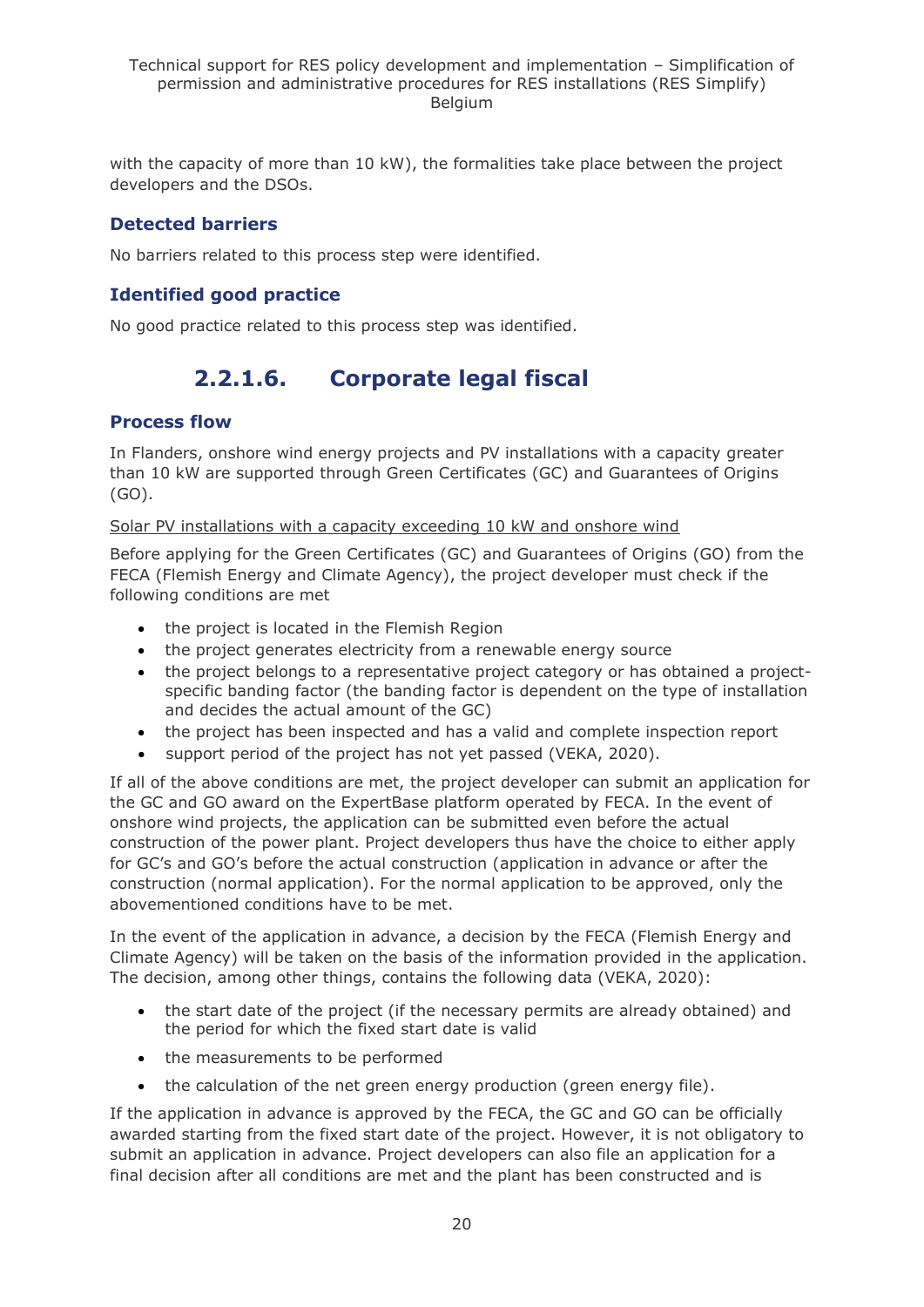operational. Meeting the abovementioned conditions is the only prerequisite to be eligible for the subsidy scheme after the actual construction (Peeters, 2020).

Residential rooftop solar PV systems (with a capacity lower than 10 kW) For small residential rooftop solar PV installations, a one-time investment subsidy is available from 2021. At the time of declaration, the solar PV system with the grid operator, information on the installation will be asked so that no separate application for subsidy has to be submitted (FEA, 2020).

According to the interviewees, the application procedure for the support schemes mentioned above is quite effective and efficient (Wouters, 2020).

#### **Deadlines**

There are no formal deadlines that have to be respected in this process step.

#### **Detected barriers**

According to the stakeholder surveyed, the barriers do not arise at the procedural level, but more regarding the instable framework and the lack of long-term perspective (Wouters, 2020).

#### **Identified good practice**

No good practice related to this process step was identified.

## <span id="page-20-0"></span>**2.3. Onshore wind (Wallonia)**

## <span id="page-20-1"></span>**2.3.1. Relevant process steps**

Similarly to Flanders, Wallonia also lacks open space, which is why selecting a location for the onshore wind project is almost as important than in Flanders, but perhaps the issue is less dire in Wallonia.

In Wallonia, project developers study zoning plans and identify the open space, which is not subject to the numerous spatial planning restrictions such as military constraints, Natura 2000 areas, etc. These restrictions are even more numerous in Wallonia than in Flanders, mainly due to the multiple military areas located in Wallonia.

Like in Flanders, onshore wind projects in Wallonia are exempt from the obligation to obtain electricity production license and the grid connection permit. The grid connection permit is merely a bilateral agreement between DSO and the project developer. As a result, project developers do not face complex administrative procedures in relation to these two permits. In contrast to Flanders, however, the implications of the grid connection agreement have certain negative effects on current wind projects in Wallonia.

In Wallonia, the single permit is similar to the (single) integrated environmental permit in Flanders and is also the most important permit when implementing a renewable energy project. The single permit covers both the environmental permit and construction permit. In some cases, the application is preceded by an EIA. The single permit causes most of the identified obstacles to wind energy, which is why most projects have been in the pipeline for years. In Wallonia, the appealing procedures have proved to be even a large issue than in Flanders.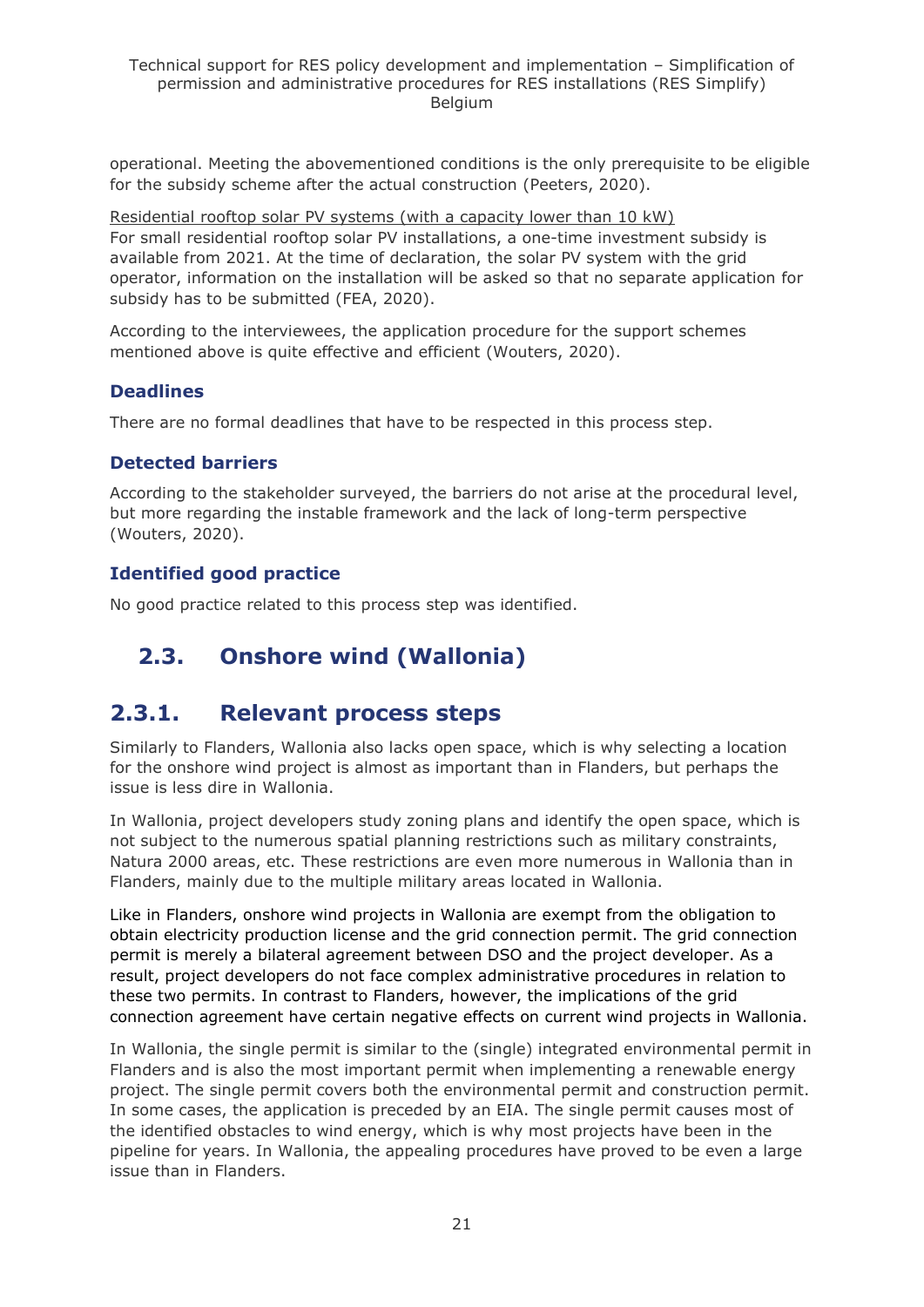<span id="page-21-0"></span>After concluding the grid connection agreement, the corporate legal-fiscal process, which consists of applying for Green Certificates and Guarantees of Origins, can be initiated.

## **2.3.1.1. Site selection**

#### **Process flow**

One of the most important steps that an onshore wind project developer has to undergo is to find the right location for the project. In Wallonia, too, the site selection process starts with examining the existing spatial plans and the associated planning restrictions.

The spatial plans are drawn up at the regional, provincial and municipal level and they define urban development areas or the so-called zones in the respective administrative area (region, province or municipal territory). The Walloon Codex for Spatial Planning allows the implantation of onshore wind power projects in the following three zones (WD: 1984/900200):

- zones for economic activity
- agricultural areas near the main communication infrastructure or an economic activity zone
- forest areas near the main communication infrastructure

It has to be noted that although the legislation prescribes agricultural land as suitable for renewable energy installations, access to agricultural land is usually an issue in Wallonia due to its high price. The high price is caused by the high population density and good arable land (SolarPower Europe, 2020).

In some cases, a single permit for the production of electricity that is partially or fully fed into the electricity grid, may be obtained in deviation from the spatial plan. The Codex allows this, if deviation (WD: 1984/900200):

- is justified taking into account the specifics of the project with regard to the precise location
- does not impair the consistent implementation of the spatial plan to a wider extent
- concerns a project which contributes to the protection, management or the development of built or undeveloped landscapes.

In Wallonia, too, there are very far-reaching spatial planning restrictions, even more farreaching than in Flanders (see barrier below). However, Wallonia has more open space, which theoretically means more options for installing onshore wind turbines. Nevertheless, the 'first come, first served' principle is applied in Wallonia, which implicates a race for better locations between developers, and therefore time becomes a very important factor in choosing a location. This huge competition for location can be observed especially in the areas with high wind potential in Wallonia, resulting in a potential saturation of wind parks in these areas. Here, we are witnessing many projects already taken into the planning phase, but before the permitting phase. However, not all of these projects will be able to obtain the necessary permits, since otherwise the consequences for the environment would be too grave (Regional Planning and Environment Pole, 2018).

#### **Deadlines**

No official deadlines relevant for this process step are set by Walloon legislation.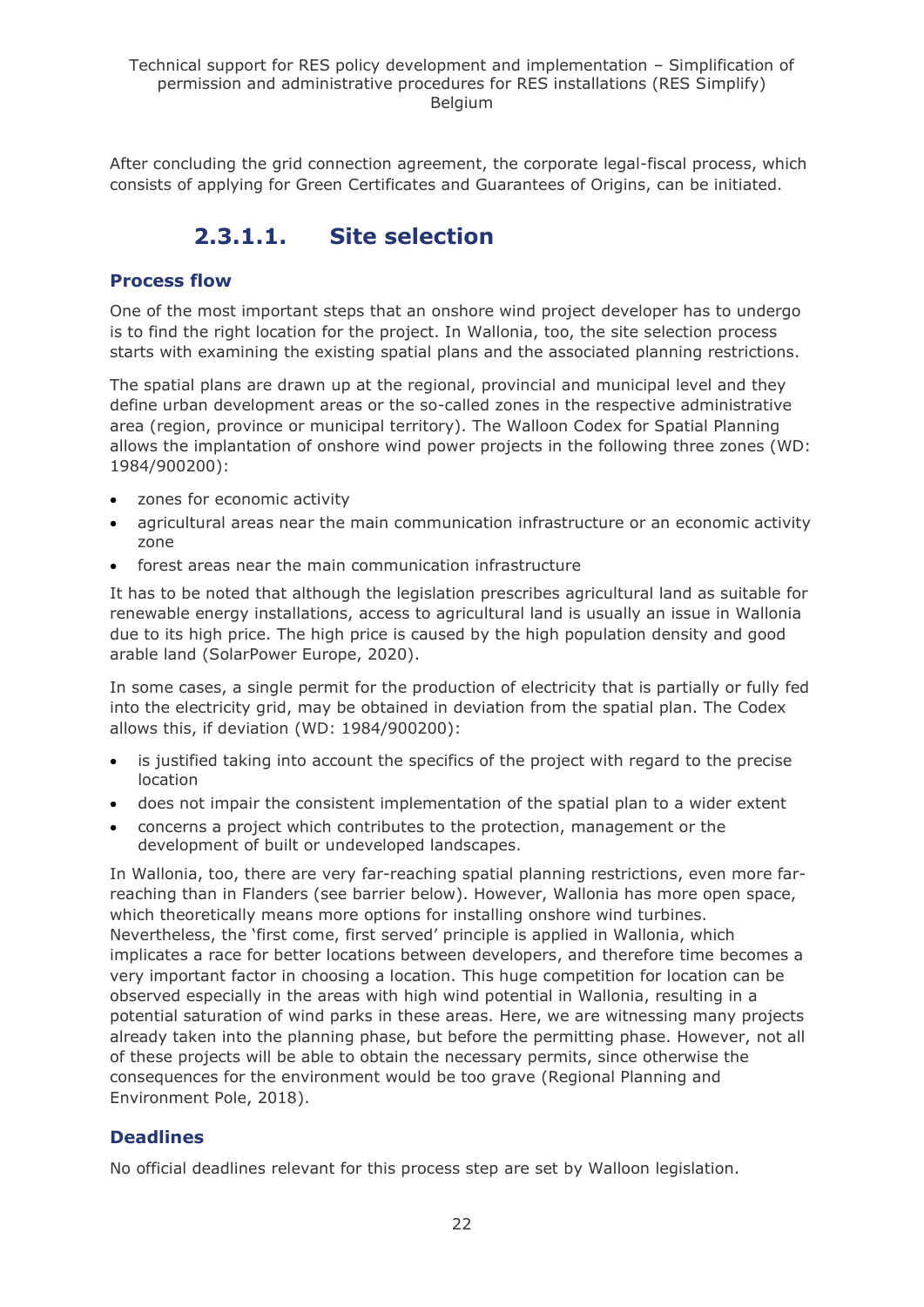### **Detected barriers**

**'First come, first served' principle.** In Wallonia, the 'first come, first served' principle is applied, which results in a race among project developers for suitable locations for onshore wind projects. This has some negative implications on the site selection process in Wallonia:

- Projects are determined by access to land, which means that the location chosen is ultimately not necessarily the best location for the development of the project, and therefore the project is not always the best project in terms of maximising the output and minimising the impacts on nature (De Schouthete, 2020).
- The rush for land suitable for wind power development has resulted in land speculation (De Schouthete, 2020). This has a negative impact on the project cost, the price of agricultural land and the image of the entire sector.
- Some land use (lease) contracts concluded between the owners or managers of agricultural land and project developers contain provisions which are totally unbalanced and favour the project developer disproportionately. These provisions are incorporated into the contracts, taking advantage of the fact that some of the owners or managers of agricultural land are not familiar with the subject. For example, some of the provisions prohibit the owners or managers of the land from signing agreements with other project developers within a 10 km radius, which consequently restricts other developers' access to the land that would be suitable for wind power development (Al Bitar, 2020).

**Military constraints.** Multiple military bases are located in Wallonia, which cause constraints towards the implementation of onshore wind projects. These constraints are worse in Wallonia than in Flanders, because there are generally more military territories here, which implies more radar protection zones and low flying zones. The air traffic control operated by Skyes (Belgian air traffic controller) is much stricter in Wallonia as well (Al Bitar, 2020).

### **Identified good practice**

<span id="page-22-0"></span>No good practice related to this process step was identified.

## **2.3.1.2. Electricity production licence**

<span id="page-22-1"></span>The procedure is identical to the procedure of Flanders, because it is regulated on national level (see section 2.2.1.2.).

## **2.3.1.3. Administrative authorisation**

#### **Process flow**

In Wallonia, the most important permit for the construction of a wind power plant is the single permit (*Permis Unique*), which is a merged permit consisting of formerly separate environmental permit and urban permit.

In order to obtain a *Permis Unique*, project developers have to submit their application to the municipality, more specifically the delegated officer from the municipal college (SPW Energie, 2020a). Within 3 days of receiving the application, the delegate officer will send the application file to the technical officer, i.e., the regional official responsible for examining requests (De Schouthete, 2020).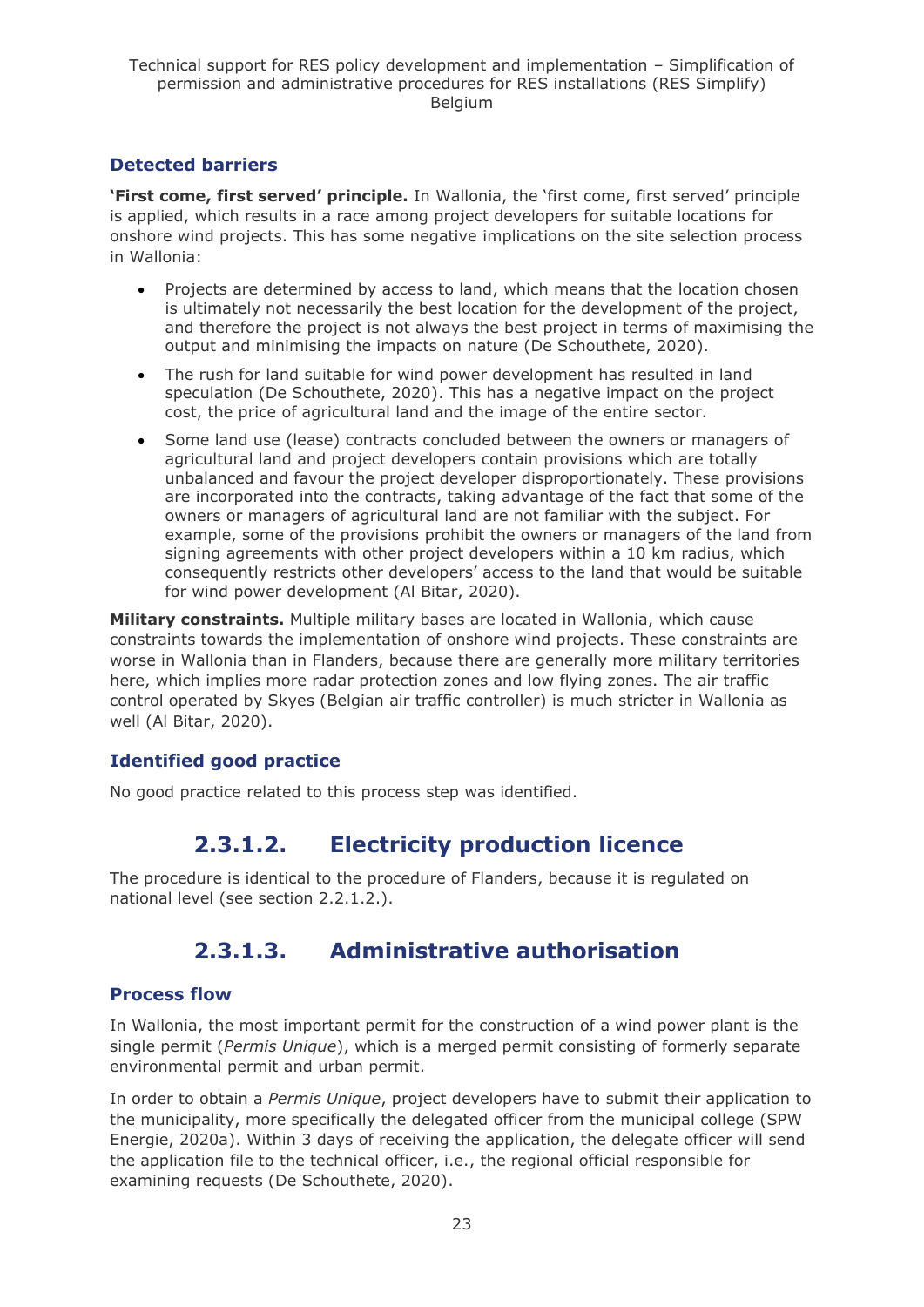According to the Walloon Government Decree of 13 November 2014 laying down sectoral conditions for wind farms, the administrative procedure to obtain a single permit depends on a specific category ('Class') of the onshore wind project:

- Class 1: Projects with the capacity of 3MW and higher
- Class 2: Projects with the capacity of 0,5–3 MW
- Class 3: Projects with the capacity of 100-500 kW

For projects falling under Class 1 and Class 2, the procedure for obtaining a single permit is more or less the same. Only for Class 1 projects, an EIA study is obligatory before a single permit can be applied for.

The EIA procedure begins with a public consultation meeting, organised by the municipality. The purpose of the public consultation is to map out what the necessities of the upcoming EIA are. The upcoming public consultation is communicated both online and by putting up posters in the municipality. Within 15 days of the consultation meeting, all participants of the meeting have the possibility to submit their views, comments and suggestions on how to implement in the upcoming EIA study. The feedback received is then sent to the municipal college (competent authority) and to the project developer, which will implement the feedback in the EIA study (SPW Energie, 2020a).

After the public consultation meeting, a certified research institute will carry out the EIA study, indicating the project's potential impacts on the environment. The results of the EIA study are then sent to the municipal college, who decides whether to include certain conditions and elements in the single permit application. Subsequently, the project developer officially files an application for the single permit to the delegated officer.

If a project falls under Class 2 and during the single permitting procedure the technical officer decides that the project might have a significant impact on the environment, the developer may be required to restart the application process and perform an EIA first (De Schouthete, 2020).

For a Class 3 project, a simplified procedure for applying for a single permit is in place. In this case, the project developer only has to submit an official declaration to the municipality, which corresponds to providing the address of operating headquarters (SPW Energie, 2020a).

During the single permit procedure, a public inquiry is performed for project Classes 1 and 2, which allows local citizens and other stakeholders to share their opinion on the single permit. For projects subject to an EIA, the duration of the public inquiry is 30 calendar days and for projects that are not subject to an EIA, 15 calendar days. Throughout the public inquiry, the project file (project details, like exact location, duration, capacity, etc.) can be viewed at the municipal administration and anyone can obtain technical explanations on the file. Any person can submit their objections and written or oral observations to the municipal administration, indicating their name and address (SPW Energie, 2020).

On the last day of the public inquiry, the municipal administration organises a closing session of the inquiry. Anyone interested may take part and provide their views and comments. After that, a closing report will be drawn up by the municipality, containing all written and oral objections and observations made during the public inquiry or at the closing session.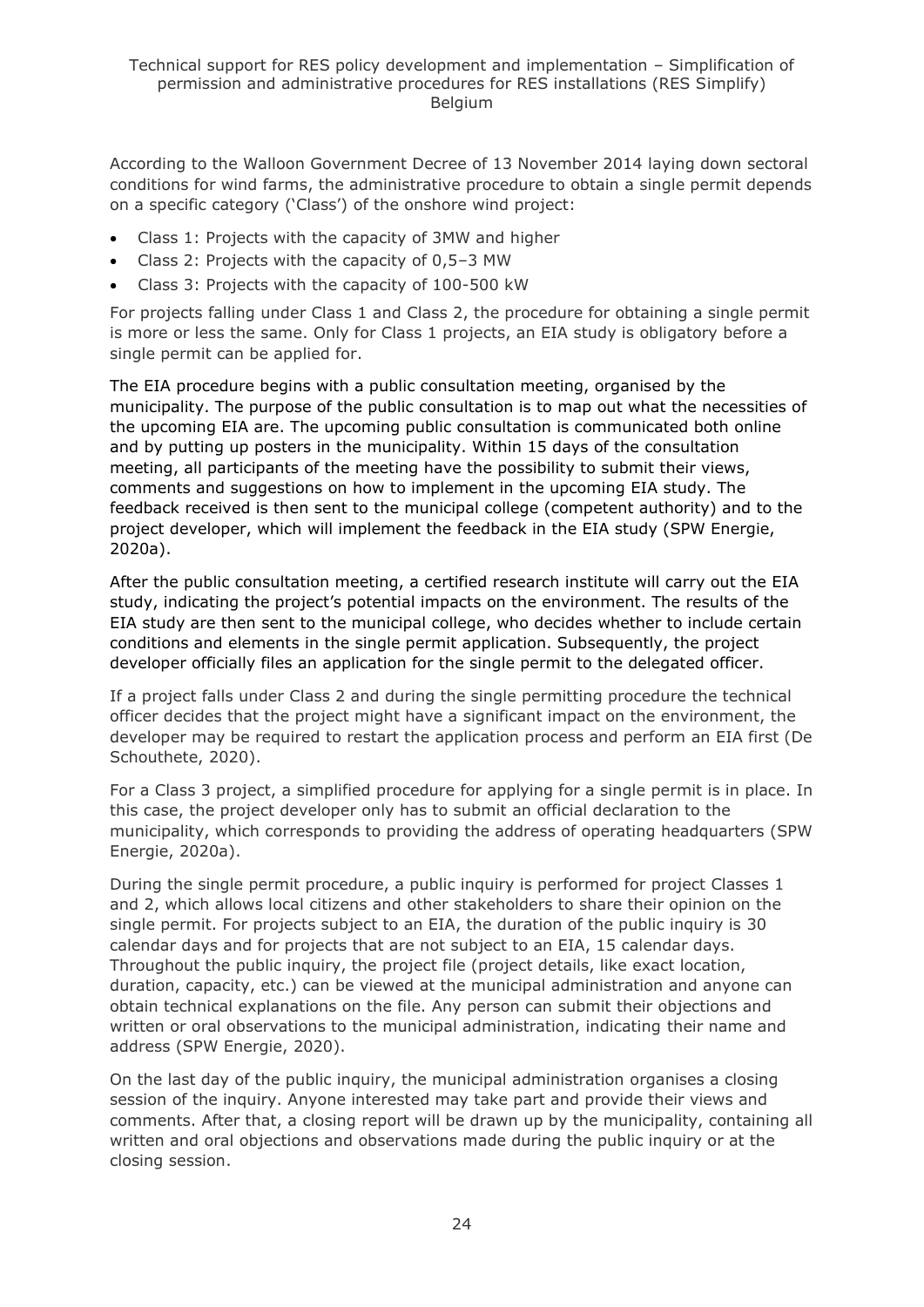During the single permit procedure, the municipal college is also advised by other authorities concerned, sometimes even up to 40 different authorities (e.g., the Agency for Nature and Forests, Infrabel (railway infrastructure), the Environment Department, the Agriculture & Fisheries Department, the Aviation Directorate-General, etc.). Based on the advice from the authorities concerned, the municipal board and the technical officer, as well as the quality control of the EIA study delivered, the delegated officer makes a decision on whether to grant or reject the single permit.

If the municipality rejects the issue of the permit, an appeal is possible (SPW Energie, 2020a).

#### **Deadlines**

#### *Completeness and admissibility of the application*

Within 20 calendar days following the reception of the application file by the technical officer, the project developer will receive a letter specifying whether the application is complete and admissible (SPW Energie, 2020a).

If the application is complete and admissible, it will be examined by the technical officer. If the application is incomplete, the project developer has 6 months to provide the additional information requested by the municipality. If within 6 months no additional documents are submitted by the project developer, the request will be declared inadmissible. The request will also be declared inadmissible, if it is considered incomplete for the second time. In the event that the request is inadmissible, the application procedure terminates (SPW Energie, 2020a).

The date on which the file is decided to be complete and admissible marks the beginning of the deadline for sending the final decision concerning the single permit to the applicant: 90 calendar days for Class 2 projects and 140 calendar days for Class 1 projects). As mentioned above, Class 3 only requires a declaration and thus none of the descriptions in the deadline section apply for Class 3.

In the absence of a decision on the completeness and admissibility within the set deadline, the request is considered complete and admissible by default (De Schouthete, 2020)

#### *Request for advice*

Other authorities concerned have 60 calendar days to submit their views for Class 1 projects, and 30 calendar days for Class 2 projects. If these deadlines are missed, their opinion is deemed positive.

#### *Public inquiry*

A public inquiry notice is communicated in the form of physical bills (posters) by the municipality within 5 days of receiving notification of the decision on the completeness and admissibility of the submitted application. In any case, public inquiry notice cannot be published later than 5 days before the start of the public inquiry. The duration of public inquiry is 30 days calendar for Class 1 projects and 15 calendar days for Class 2 projects.

#### *Summary report*

The summary report and the proposal for the decision are then sent by the technical officer to the municipal college responsible for granting the single permit. For Class 1 projects, within 110 calendar days of the decision on the completeness and admissibility of the submitted single permit application and for Class 2 projects, within 70 calendar days.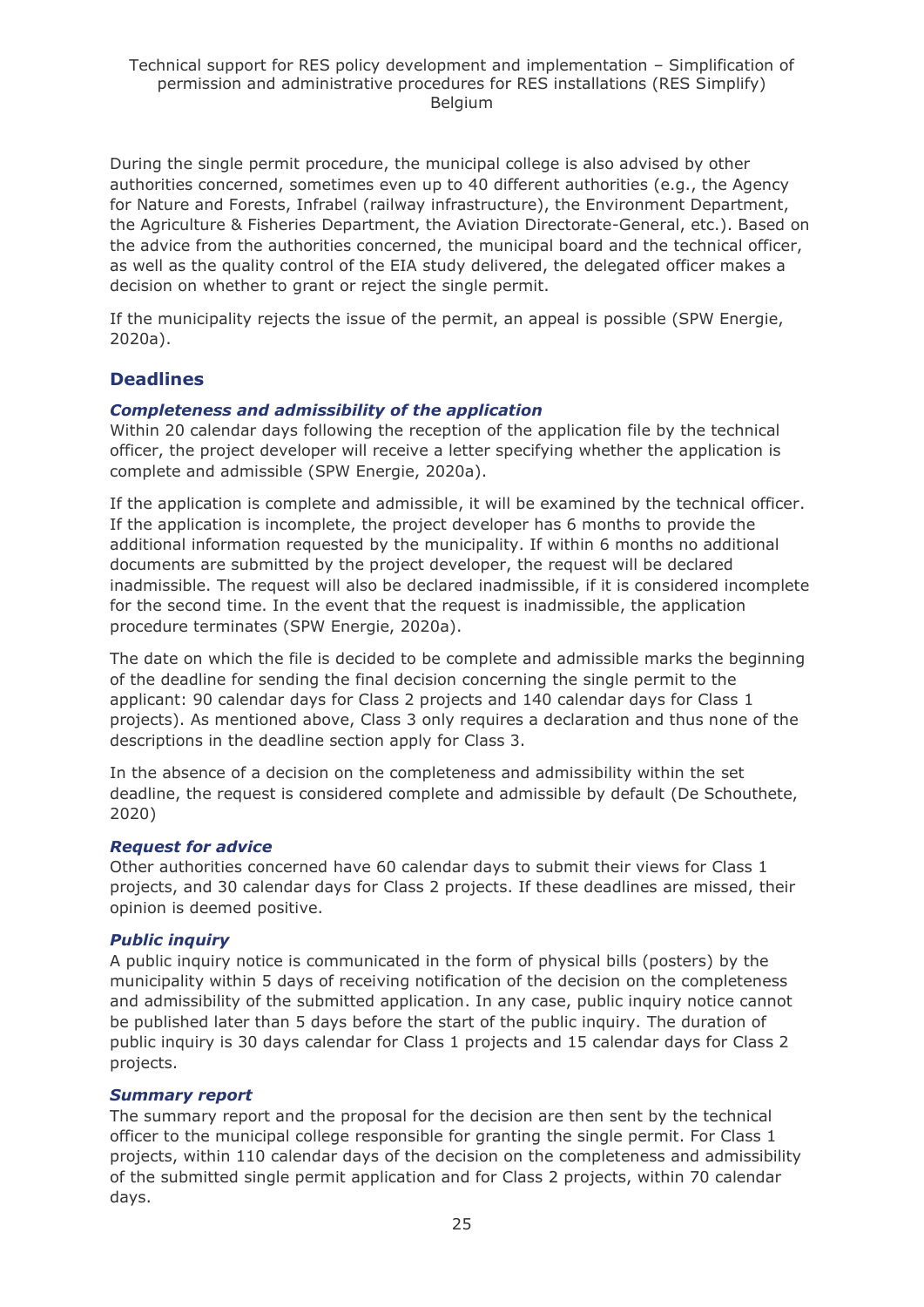#### *Decision*

For Class 1 projects, the project developer receives the decision with regard to the granting or rejecting of the single permit, within 140 calendar days from the date on which the application file was declared complete and admissible. For Class 2 projects, the project developer receives the decision within 90 calendar days.

Whether the project falls under class 1 or 2, an extension of these deadlines of up to calendar 30 days is possible for the completion of the summary report by the technical officer.

### **Detected barriers**

**Very extensive EIA.** In Wallonia, the obligatory EIA is very complex and takes on average more than a year to perform. It is one of the most extensive EIA procedures in Europe, and it gets even more extensive over time not only because of increasing legal standards but also because of the concerns of local citizens. This has negative implications for the project developers, both in terms of the increasing necessary time and effort to perform the EIA (Al Bitar, 2020).

**Environmental conditions.** In December 2017, the Council of State annulled the Walloon sectoral conditions for wind farms. The reason for this was that no appropriate EIA took place before establishing these conditions. As a result, the sectoral conditions are currently in process to be amended by the Walloon government, through performing an appropriate EIA and working together with all stakeholders concerned. The problem that arises here is that the sectoral conditions are valid until 2021, but the Decree with the new sectoral conditions is not yet finalised. This leads to a gap of approximately 3 months in which projects will be approved without sectorial conditions for wind turbines. Until new sectoral conditions for wind farms are in place, the onshore wind projects fall under the general conditions for buildings and installations, which are even more strict than the sectoral conditions for wind farms (e.g., rules on noise pollution). This may result in additional appeal grounds for project opponents and thus cause more delays or even discontinuation of wind projects (Ghigny, 2020).

**Extensive appeal possibilities and good organisation of the project opponents.** 

In Wallonia, as in Flanders, the right to appeal is very extensive and is, in principle, open to anyone who can prove some sort of relatedness. The same grounds for appeals as in Flanders are used in Wallonia. Not only are local civil society organisations very willing to intervene, environmental organisations also usually take the initiative to launch appeal procedures. The number of these appeals leads to considerable delays in project implementation, which inflicts substantial project costs (Al Bitar, 2020).

Even more, the onshore wind opponents in Wallonia are very professionally organised with a large team of lawyers at their disposal. The numerous appeals have two causes: on the one hand the gaps in the legal framework and on the other hand problems of social acceptance. There would be no recourse without the action of opponents, but appeals would not be as numerous if they had no chance of success. Statistically, only one in 10 onshore wind projects in Wallonia has been realised after 5 years due to the complaint procedure (Al Bitar, 2020).

#### **Identified good practice**

No good practice related to this process step was identified.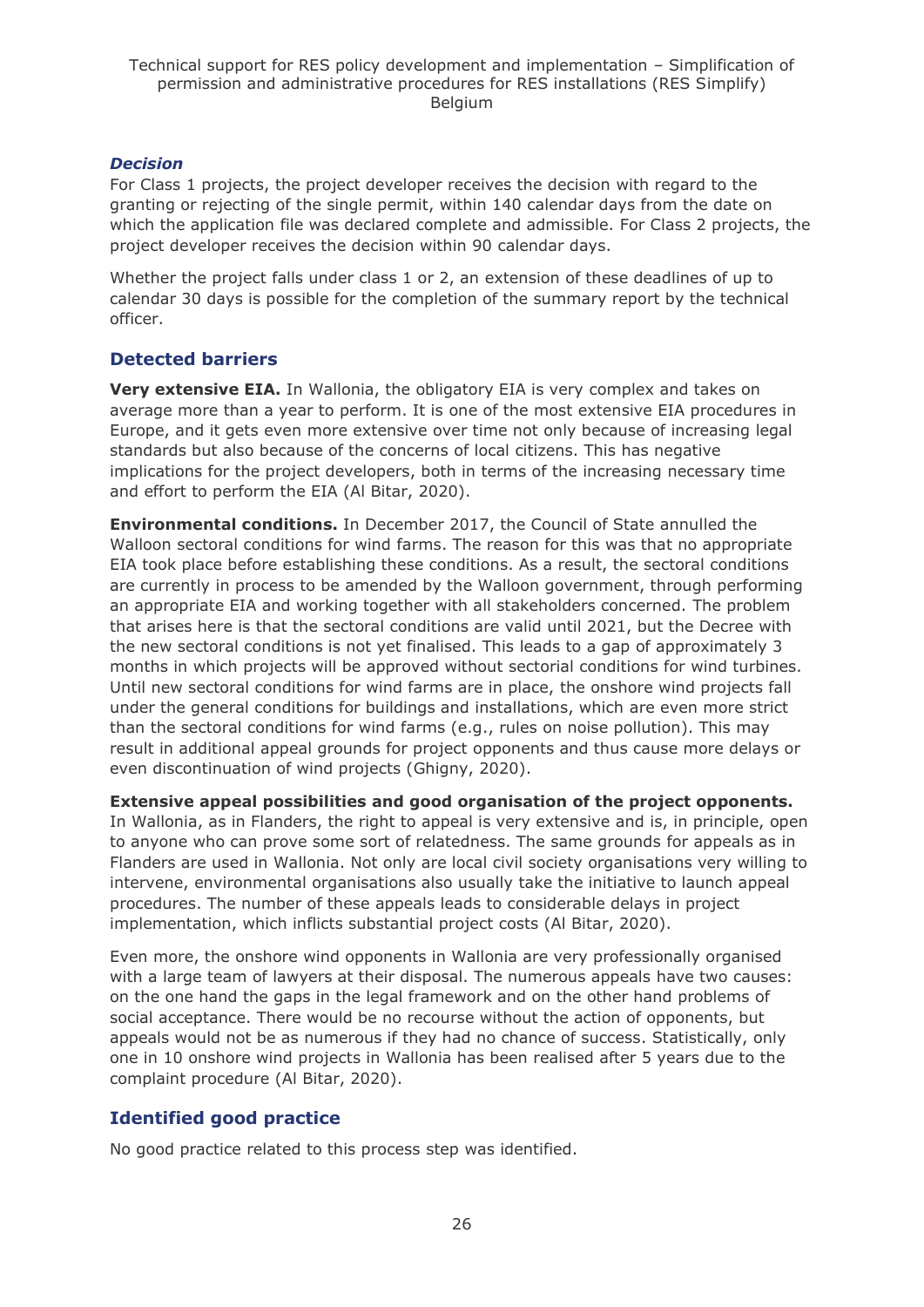## **2.3.1.4. Grid connection permit**

#### <span id="page-26-0"></span>**Process flow**

The grid connection procedure is same as in Flanders (see section 2.2.1.5).

### **Deadlines**

Walloon legislation does not prescribe any formal deadlines with regard to the grid connection permit.

### **Detected barriers**

**Grid connection costs.** In Wallonia, DSOs grant the onshore wind project developer access to the electricity grid on the condition that the power plant can be curtailed without any compensation in return. As this is decided after the issue of the single permit, the developer has no choice but to accept the conditions thereby sometimes challenging the profitability of the project (RNP, 2020). The grid connection fee charged by the DSO's has increased a lot during the past years. In some cases, an increase of over 50% has been observed, exact figures are not projected, because they are projectspecific (Al Bitar, 2020).

### **Identified good practice**

<span id="page-26-1"></span>No good practice related to this process step was identified.

## **2.3.1.5. Corporate legal fiscal**

#### **Process flow**

The Walloon scheme for Green Certificates (GC) and Guarantees of Origin (GO) is open for all onshore wind projects (SPW Energie, 2020b).

Renewable energy producers who wish to benefit from GCs are required to make a reservation of a fraction of the specific envelope determined for renewable energy technology. This implies the actual budget that is laid out for the year by the Walloon government to invest in the renewable technology. In this case, a project developer has to make a reservation for a fraction of the wind envelope. This reservation is obligatory and happens prior to the realisation of the project, typically after the official granting of the single permit. The reservation is done through an online application form to the SPW Energie (SPW Energie, 2020b).

In order to the reservation request to be admissible, the construction of the installation must be as final as possible. In addition to the application form, the project developer has to submit a profitability study (business plan) drawn up for a period of at least 15 upcoming years and an orientation study performed by the grid operator. The aim of the orientation study is to verify the potential presence of soil pollution and to provide, if necessary, a first description and estimate of the extent of this pollution (Environnement Wallonie, 2020).

If the request is considered plausible, SPW Energie will send the project developer a confirmation of the reservation data. Subsequently, the onshore wind power plant can be put into operation. If the application file is incomplete, the application is considered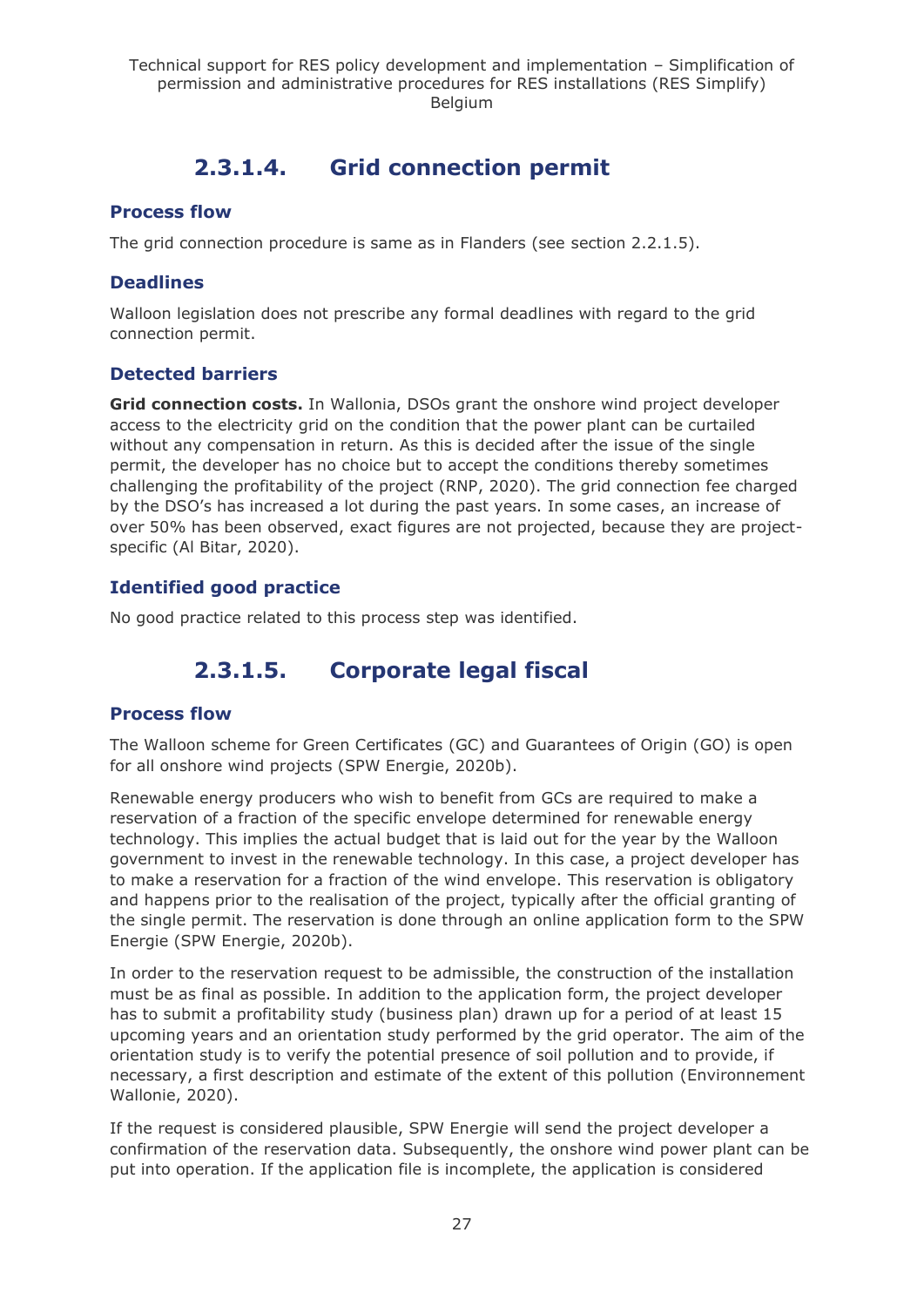inadmissible. The notification of the reservation by SPW Energie guarantees the applicant the granting of GCs and GOs for his future green electricity production.

Once the construction of the onshore wind power plant is complete, it must also be certified by one of the bodies approved for GCs in Wallonia. Certification needs to take place prior to the granting of GCs. When the project has received certification, the certification authority sends a copy of it to SPW Energie and another to the project developer. The sending of the copy to SPW Energie serves as a request for granting GCs and GOs. Therefore, the project developer does not need to submit any additional request to SPW Energie. After receiving the copy of certification, SPW Energie will check whether the production site meets the conditions and notify the project developer about its decision on granting of GCs and GOs by mail (SPW Energie, 2020b).

### **Deadlines**

If the request is considered plausible, SPW Energie will send the project developer a confirmation of the reservation data within 45 calendar days of submitting the application.

After receiving the copy of certification, SPW Energie communicates its decision on granting of GCs and GOs by mail within 30 calendar days (SPW Energie, 2020b).

### **Detected barriers**

No barriers related to this process step were identified.

### **Identified good practice**

No good practice related to this process step was identified.

## <span id="page-27-0"></span>**3. Use of IT systems**

The use of IT systems in Belgium is currently still on the back burner. In case of offshore wind, the application submissions have not been digitalised yet. This is justified by the small number of applications that have to be processed.

#### **Flanders**

In Flandersthe use of IT systems is much more developed compared to the national level and other regions (e.g., Wallonia). The digital platform<sup>1</sup> of the Environmental Office is relevant for the integrated environmental permit procedure – for the project developers who submit their applications and supporting documents, including the EIA, where applicable, as well as for the competent authorities and other stakeholders who wish to hand in their views and comments and/or complaints.

Since 1 January 2018 all Flemish authorities (Provincial Deputies and Flemish government) responsible for the integrated environmental permit have implemented the digital platform. However, it is still possible to submit applications in paper form.

For the issue of the GCs and GOs the online platform Expertbase<sup>2</sup> is in place, which is monitored by the Flemish energy regulator (VREG).

<sup>1</sup> <https://www.omgevingsloketvlaanderen.be/>

<sup>&</sup>lt;sup>2</sup> <https://authenticatie.vlaanderen.be/stb/html/ssologin>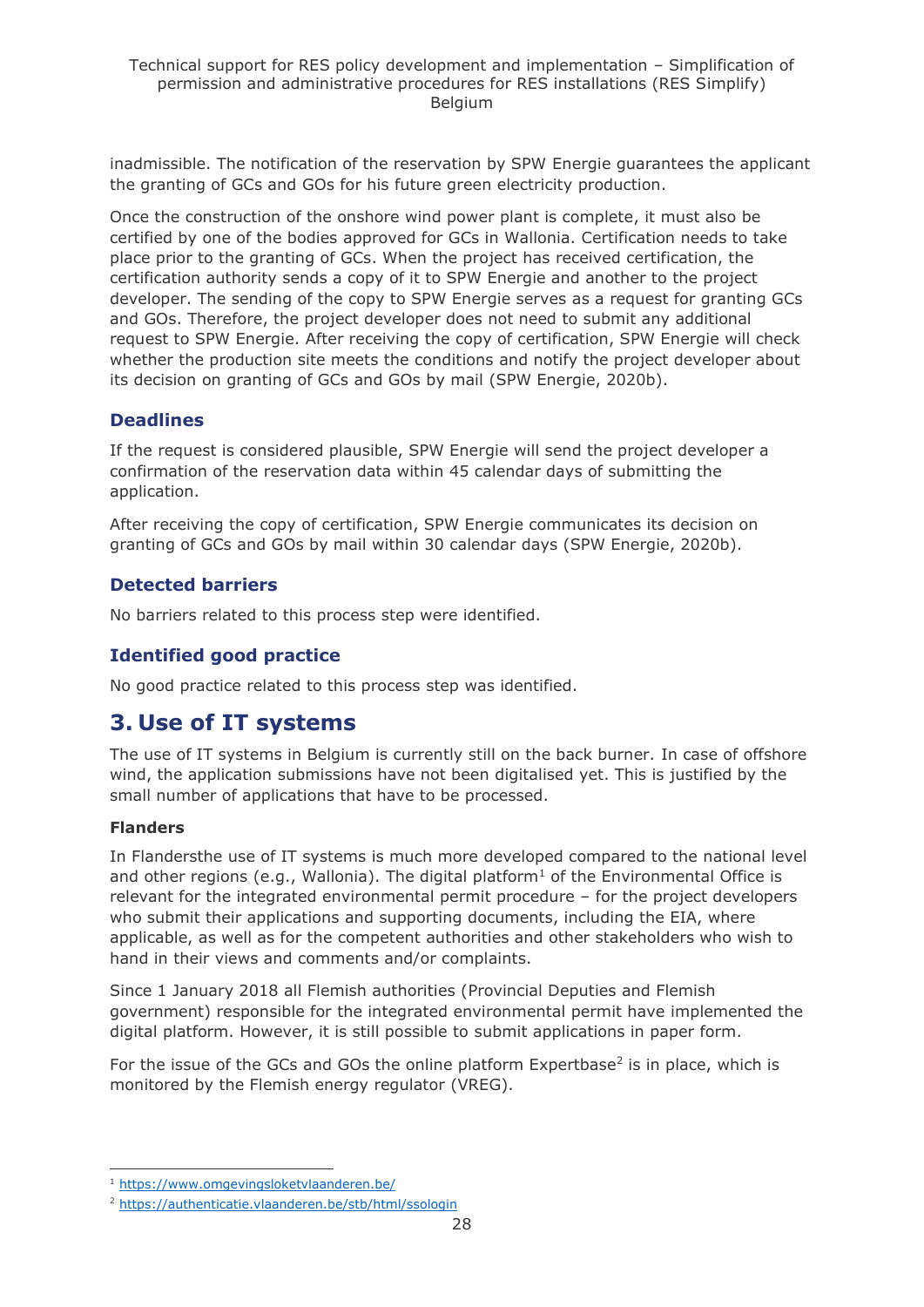With regard to rooftop solar PV, the declaration for receiving support can be made online at the DSO Fluvius.

The digital transformation in Flanders is perceived by the stakeholders interviewed as a very positive and effective development (Wouters, 2020).

#### **Wallonia**

Compared to Flanders, the 'Permis on Web' online platform $3$  is currently only available in Wallonia for declaring small onshore wind projects with a capacity less than 0.5 MW, for which neither a single permit nor an EIA is required. The platform is expected to function for all single permit applications in the near future (Permis on Web, 2020).

## <span id="page-28-0"></span>**4. Complaint procedure**

The below described complaint procedures mainly apply to onshore wind energy and in some cases to large rooftop (which are not exempt from the integrated environmental permit, i.e., surfacing more than 1 meter above the roof) and ground-mounted solar PV installations.

#### **Flanders**

The Municipal Council has the right to lodge an appeal with the Flemish government (first instance) to contest the integrated environmental permit issued by the province for projects with a maximum of 4 wind turbines with an output of more than 1.5 MW each that are not located in a seaport. The appeal needs to be submitted by the Municipal Council within 30 calendar days of the permit being issued. If the decision of the Flemish government is not satisfactory, the municipal council can appeal the first instance decision to the Council for Permit Disputes, the second and last instance. The Council for Permit Disputes acts as a Belgian administrative court that decides on appeal procedures in spatial planning (RvB, 2020).

In addition, any natural or legal person who may be directly or indirectly affected by the decision on the integrated environmental permit can appeal the decision to the Council for Permit Disputes. The appeal must be submitted within 45 calendar days of issuing of the decision. In general, three types of requests, each with their own procedure and average duration, can be submitted to the Council for Permit Disputes: (1) urgent suspension request (in cases of an extreme urgency); ordinary suspension request; and (3) cancellation procedure (cancellation of the actual project). It is also possible that a mediation procedure is drawn up during the process (RvB, 2020).

Against a decision taken by the Council for Permit Disputes, an appeal in cassation is possible. This is done with The Council of State, Administrative Jurisdiction Division. The Council of State, however, only examines whether the decision of the Council for Permit Disputes is in accordance with the regulations and the prescribed procedures, thus evaluating solely the form of the decision.

#### **Wallonia**

In Wallonia, there are two types of appeals against the decision on the single permit. In first instance, an appeal can be submitted to the Minister of the Environment by any natural or legal person who can justify their interest. Appeals to the Minister can only challenge the content of the decision (Al Bitar, 2020).

<sup>3</sup> <http://permis-environnement.spw.wallonie.be/fr>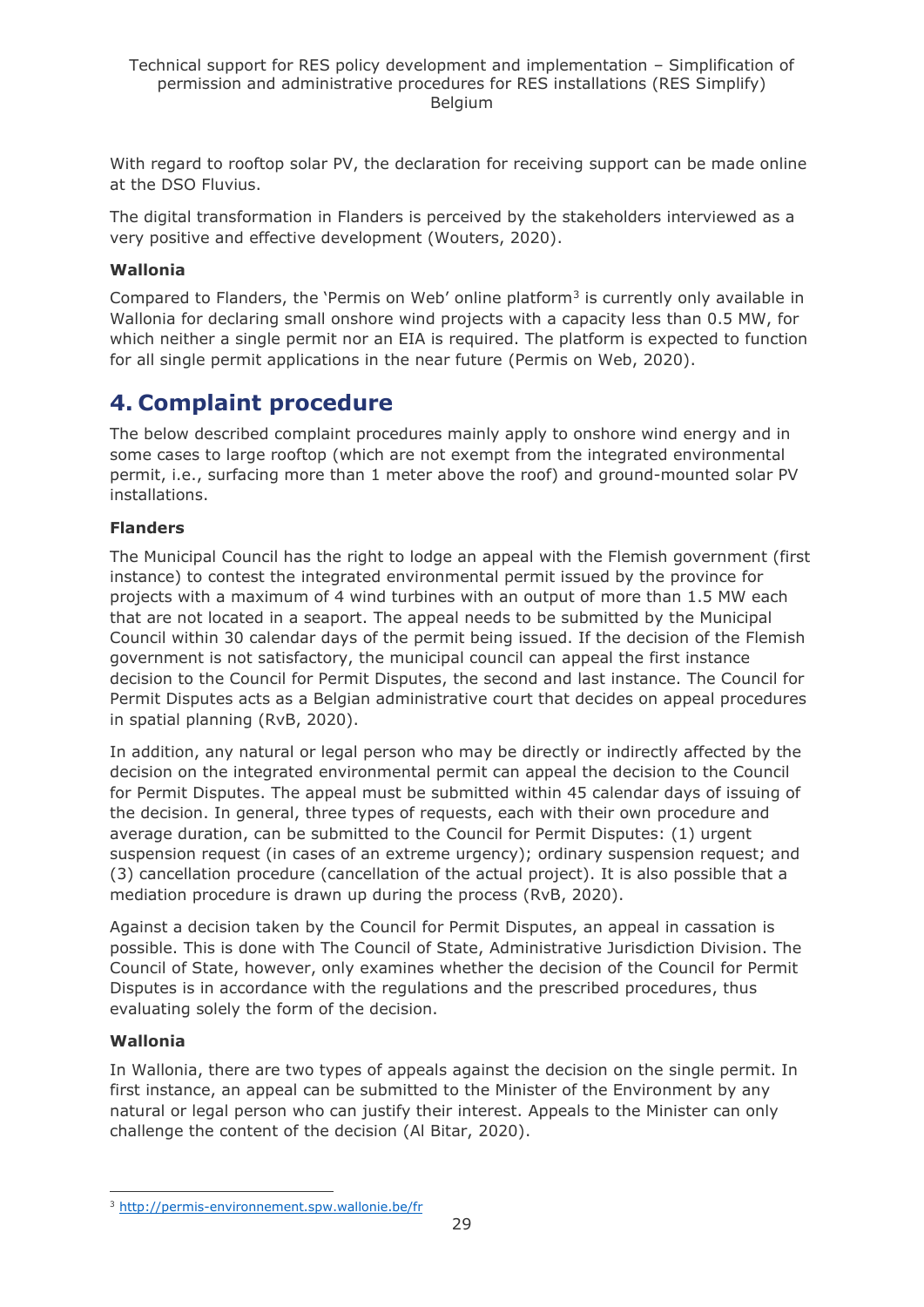The appeal has to be lodged to the Minister of Environment and it must be transmitted to the administration of the Ministry of Environment within 20 calendar days after the permit decision. The notice on the appeal is published in the municipality, where a public inquiry, part of the single permit procedure, took place. The Ministry competent for the appeal, seeks the opinion of the administrations and authorities which they consider necessary to consult. Hereafter they draw up a summary report based on the reviews collected. Finally, the Minister of Environment makes its decision on whether to annul the permit or not. For the appeals in first instance, the Minister has a period of 100 days to send its final decision to the SPW Energie (SPW ARE, 2020).

If the decision of the competent authority remains unchanged by the Minister, the complainant has the right to appeal to the Council of State, as a second instance, and request the annulment of the decision. The appeal can be lodged by any natural or legal person who can justify their interest. In addition, the person must prove that there are formal deficiencies in the permitting procedure or that the permit was issued in an excess of or abuse of power (SPW ARE, 2020).

The appeal to the Council of State is not subject to a binding deadline. However, due to the large number of appeals in Wallonia, the Council of State is facing certain bottlenecks.

The efficiency and the effectiveness of the complaint procedure in Flanders is rated as either very high or very low depending on the stakeholders interviewed for this report. For environmental organisations, local civil society organisations and other project opponents, the complaint procedure has proven to be very effective in stopping or at least significantly delaying onshore wind projects. Also in Wallonia, opponents of onshore wind projects (environmental organisations, local civil society groups, etc.) consider the complaint procedure to be very effective in fighting against the implementation of such projects (Al Bitar, Grietens, 2020).

## <span id="page-29-0"></span>**5. Specific features to ease administrative procedure**

Table 2 below provides information on the existing specific features to ease administrative procedures in Belgium.

| <b>Specific feature</b>                       | <b>Existing</b> | <b>Short description</b>                                                                                                                                                                                                                                                                                                                                                                                                                                                                                                                                                                                                                                                                                                                                    |
|-----------------------------------------------|-----------------|-------------------------------------------------------------------------------------------------------------------------------------------------------------------------------------------------------------------------------------------------------------------------------------------------------------------------------------------------------------------------------------------------------------------------------------------------------------------------------------------------------------------------------------------------------------------------------------------------------------------------------------------------------------------------------------------------------------------------------------------------------------|
| Simultaneous procedures                       | yes             | The grid connection process can be carried out in<br>parallel to the administrative authorisation process<br>and even in parallel to the site selection process,<br>for all onshore wind projects and large rooftop<br>(which are not exempt from the integrated<br>environmental permit) and ground-mounted PV<br>installations. Residential rooftop PV installations can<br>only commence the grid connection procedure after<br>construction. Project developers have the right to<br>reserve capacity in the electricity grid for their<br>future renewable energy plants and to make<br>financial agreements with the grid operators, in the<br>context of the grid connection permit, already in<br>the very beginning of the project planning phase. |
| National contact points and<br>one-stop-shops | yes             | In both Wallonia and Flanders, the urban and<br>environmental permit have been merged into a<br>single permit. There is a one-stop-shop for Flanders<br>to obtain an integrated environmental permit for                                                                                                                                                                                                                                                                                                                                                                                                                                                                                                                                                    |

*Table 2: Specific features to ease administrative procedures*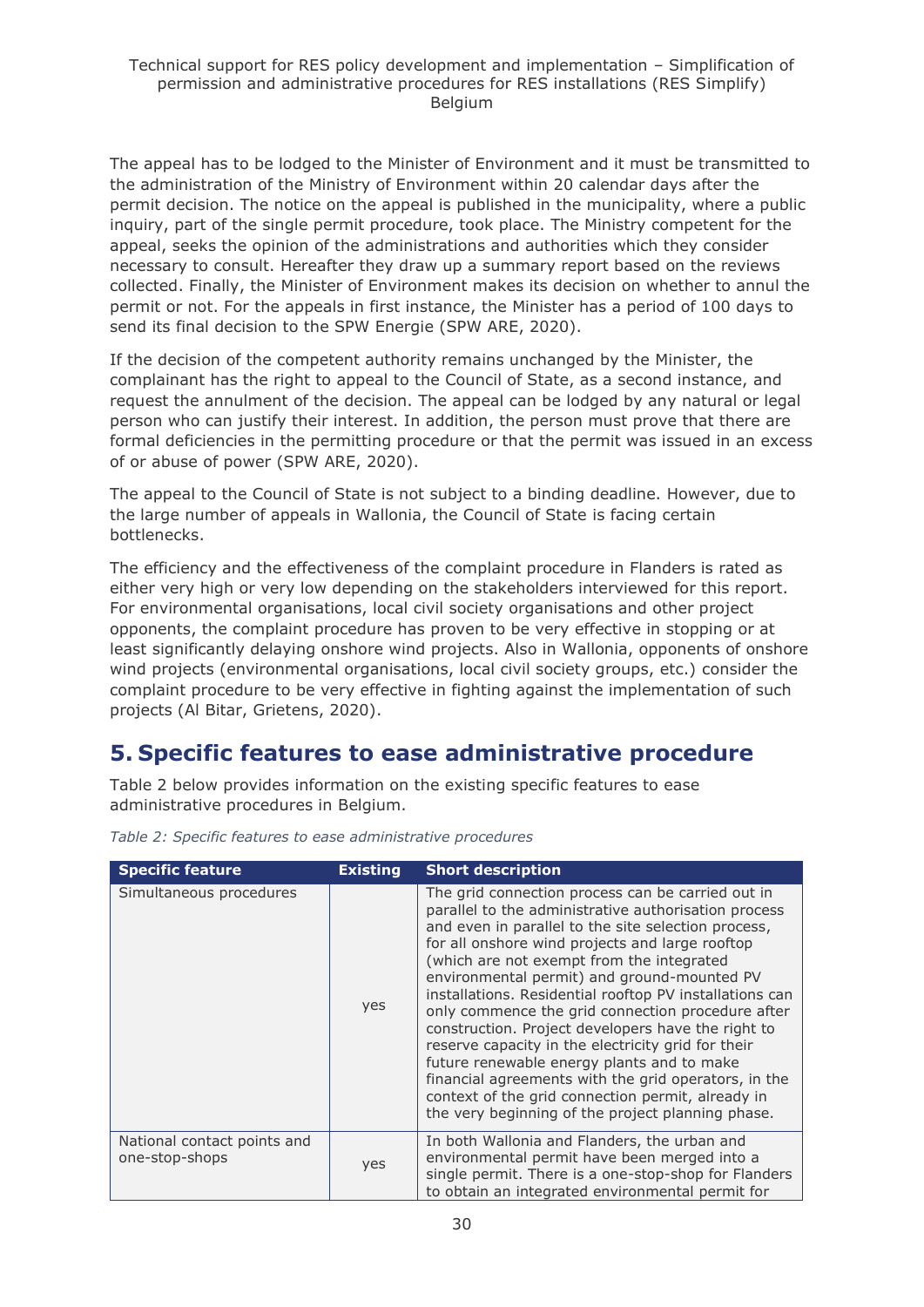#### Technical support for RES policy development and implementation – Simplification of permission and administrative procedures for RES installations (RES Simplify) Belgium

|                                                       |     | the construction, repowering and operation of the<br>plant, i.e., the environmental desk. For Wallonia<br>this one-stop shop is the Delegated Officer of the<br>municipal college. The single permit does not cover<br>the electricity production license (if required) and<br>the grid connection permit (if required). Neither<br>does it include the corporate legal-fiscal procedure. |
|-------------------------------------------------------|-----|-------------------------------------------------------------------------------------------------------------------------------------------------------------------------------------------------------------------------------------------------------------------------------------------------------------------------------------------------------------------------------------------|
| Application of $2+1$ and $1+1$<br>rules               | no  |                                                                                                                                                                                                                                                                                                                                                                                           |
| Simple notification<br>procedure                      | no  |                                                                                                                                                                                                                                                                                                                                                                                           |
| Pre-planning                                          | yes | There is a national grid capacity map that identifies<br>the best locations for renewable energy projects, in<br>function to the grid capacity. This map, however, is<br>not binding and has no further implications on the<br>issue of permits to construct a power plant.                                                                                                               |
| Pre-application consultation                          | no  |                                                                                                                                                                                                                                                                                                                                                                                           |
| Project acceptance<br>measures                        | no  |                                                                                                                                                                                                                                                                                                                                                                                           |
| Measures to streamline<br>litigation by third parties | no  |                                                                                                                                                                                                                                                                                                                                                                                           |
| Other                                                 | no  |                                                                                                                                                                                                                                                                                                                                                                                           |

## <span id="page-30-0"></span>**6. Indicators to measure the performance of the overall process**

Table 3 below provides information on the indicators to measure the performance of the overall administrative and grid connection process in Belgium.

|  |  |  |  | Table 3: Performance indicators to assess administrative and grid connection processes |  |  |  |
|--|--|--|--|----------------------------------------------------------------------------------------|--|--|--|
|--|--|--|--|----------------------------------------------------------------------------------------|--|--|--|

| <b>Performance indicator</b>                                                                           | <b>Description</b>                                                                                                                                                                                                                                                                                                                                                                                                                                                                                                                                                                                                                                                                                                                                                                                                                                                                                 |
|--------------------------------------------------------------------------------------------------------|----------------------------------------------------------------------------------------------------------------------------------------------------------------------------------------------------------------------------------------------------------------------------------------------------------------------------------------------------------------------------------------------------------------------------------------------------------------------------------------------------------------------------------------------------------------------------------------------------------------------------------------------------------------------------------------------------------------------------------------------------------------------------------------------------------------------------------------------------------------------------------------------------|
| Average response time by<br>the competent authorities<br>and TSO/DSO for grid<br>connection procedures | The average response time is quite short and not perceived<br>problematic at all.                                                                                                                                                                                                                                                                                                                                                                                                                                                                                                                                                                                                                                                                                                                                                                                                                  |
| Process duration                                                                                       | It takes, on average, at least 3-5 years (time of preparation,<br>including studies, permit decision) to get an integrated<br>environmental permit in Flanders without court procedures. These<br>appeal procedures can easily add 2 to 4 years to this period<br>(Wind Europe, 2020).                                                                                                                                                                                                                                                                                                                                                                                                                                                                                                                                                                                                             |
|                                                                                                        | In Wallonia, the single permit granting normally lasts 3 years<br>(with IEA included), but it generally takes between 5 and 8 years<br>especially due to juridical uncertainty. Any delivered permit is<br>challenged at the Council of State level and blocked for years.<br>Without taking into account the appeal procedure at the Council<br>of State level, the normal length of a project consists of 1 year of<br>environment impact assessment (EIA) + 7 months to 1 year at<br>the administrative level $+$ about 6 months at the minister level $+$<br>1 year for the installation and grid connection. In total this results<br>into a process duration between 3 and 4 years, however taken<br>into account the Council of State level (without deadlines), it will<br>take 2-3 more years (Wind Europe, 2020).<br>For offshore wind energy, the process duration is project-specific. |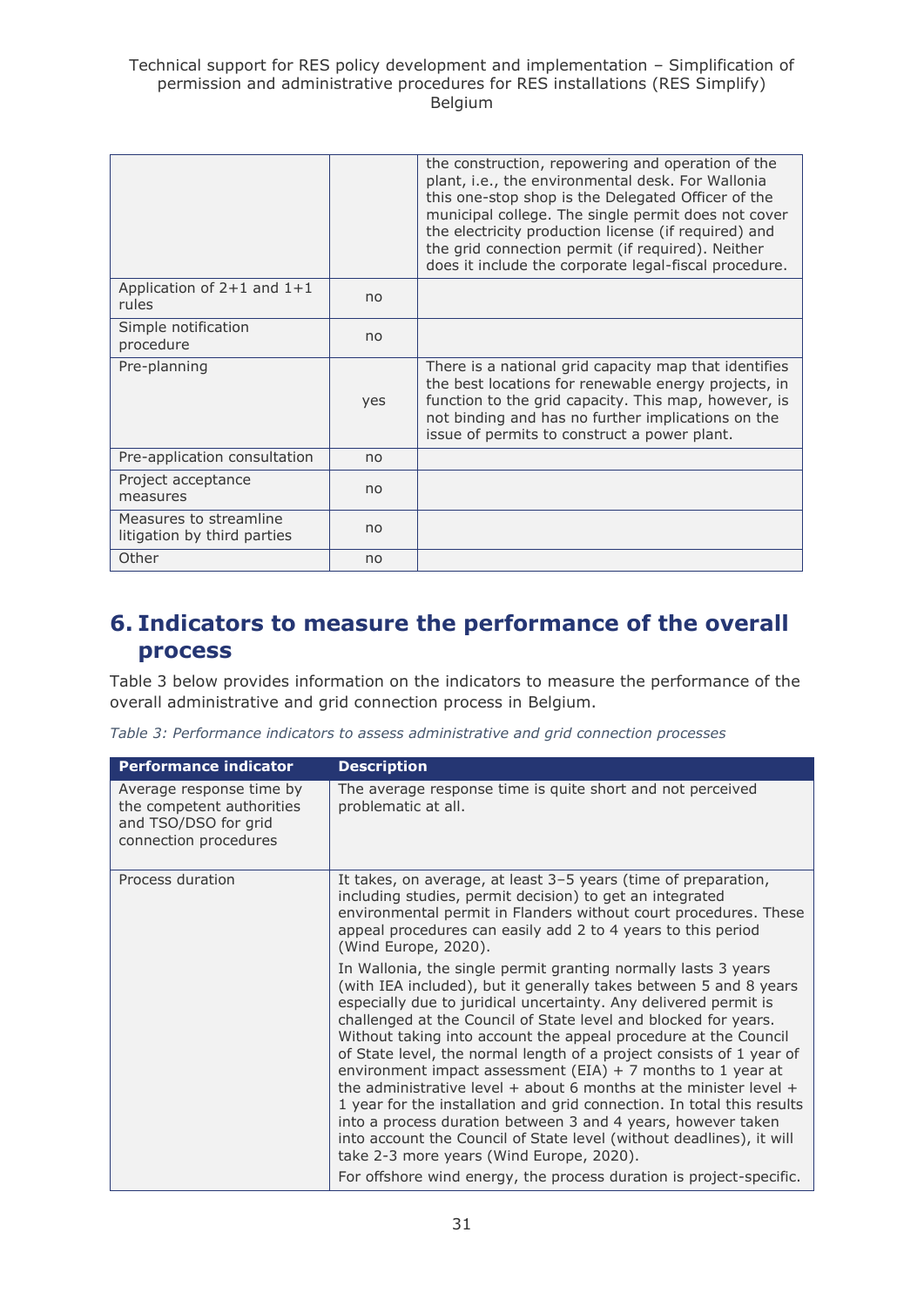#### Technical support for RES policy development and implementation – Simplification of permission and administrative procedures for RES installations (RES Simplify) Belgium

| Project approval rates                          | N.A.                                                                                                                                                                                                                                                                                                                                                                                                                                                                                                                        |
|-------------------------------------------------|-----------------------------------------------------------------------------------------------------------------------------------------------------------------------------------------------------------------------------------------------------------------------------------------------------------------------------------------------------------------------------------------------------------------------------------------------------------------------------------------------------------------------------|
| Costs of administrative<br>processes            |                                                                                                                                                                                                                                                                                                                                                                                                                                                                                                                             |
| Share of permits that are<br>legally challenged | Around 80% for onshore wind in Flanders, in Wallonia over 90%<br>(WindEurope, 2020).                                                                                                                                                                                                                                                                                                                                                                                                                                        |
| Share of legal challenges<br>that are overruled | Almost all legal challenges are overruled in Belgium (Al Bitar,<br>Wouters, 2020).                                                                                                                                                                                                                                                                                                                                                                                                                                          |
| Stakeholder interests                           | For offshore wind, the preparation of the marine spatial plans is<br>preceded by a comprehensive stakeholder consultation. For all<br>other renewable energy sources, stakeholder consultation is part<br>of the single permit granting procedure in Wallonia and Flanders.<br>However, stakeholder engagement should ideally take place<br>already in an earlier phase. This would reduce resistance from<br>local residents and environmental organisations who are the<br>driving force behind the complaint procedures. |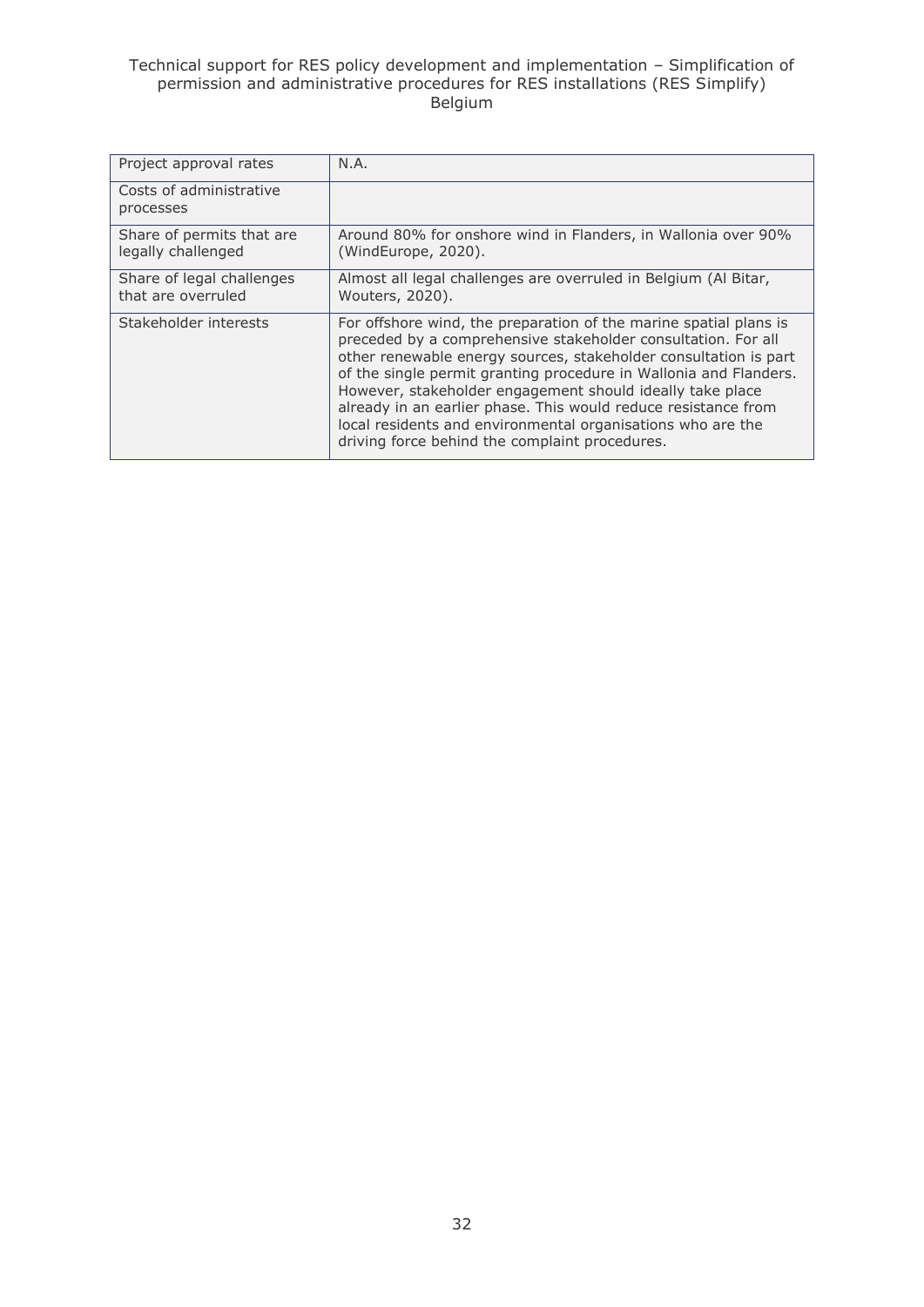## <span id="page-32-0"></span>**References**

- CREG, 2020. Domeinconcessies | CREG: Commissie voor de Regulering van de Elektriciteit en het Gas. Available at: [<https://www.creg.be/nl/professionals/productie/offshore](https://www.creg.be/nl/professionals/productie/offshore-windenergie/domeinconcessies)[windenergie/domeinconcessies](https://www.creg.be/nl/professionals/productie/offshore-windenergie/domeinconcessies)> [Accessed 25 November 2020].
- CREG, 2020b. Hoe producent worden? | CREG: Commissie voor de Regulering van de Elektriciteit en het Gas. Available at: [<https://www.creg.be/nl/professionals/productie/hoe-producent-worden](https://www.creg.be/nl/professionals/productie/hoe-producent-worden) [Accessed 25 November 2020].
- De Schouthete, C., 2020. Freins et leviers au développement éolien en Wallonie| Fédération inter-environnement Wallonie. Available at: [<https://www.iew.be/freins-et-leviers-au-developpement-eolien-en-wallonie-un](https://www.iew.be/freins-et-leviers-au-developpement-eolien-en-wallonie-un-nouveau-dossier-iew/?fbclid=IwAR1jPfbKJnYIaL0Y5qeOCbJ21a_vhnQX4uuzVpAHGxqMMq7gi9sSz4Q37Ig)[nouveau-dossier](https://www.iew.be/freins-et-leviers-au-developpement-eolien-en-wallonie-un-nouveau-dossier-iew/?fbclid=IwAR1jPfbKJnYIaL0Y5qeOCbJ21a_vhnQX4uuzVpAHGxqMMq7gi9sSz4Q37Ig)[iew/?fbclid=IwAR1jPfbKJnYIaL0Y5qeOCbJ21a\\_vhnQX4uuzVpAHGxqMMq7gi9sSz4Q](https://www.iew.be/freins-et-leviers-au-developpement-eolien-en-wallonie-un-nouveau-dossier-iew/?fbclid=IwAR1jPfbKJnYIaL0Y5qeOCbJ21a_vhnQX4uuzVpAHGxqMMq7gi9sSz4Q37Ig) [37Ig](https://www.iew.be/freins-et-leviers-au-developpement-eolien-en-wallonie-un-nouveau-dossier-iew/?fbclid=IwAR1jPfbKJnYIaL0Y5qeOCbJ21a_vhnQX4uuzVpAHGxqMMq7gi9sSz4Q37Ig)> [Accessed 25 November 2020].
- Departement Leefmilieu, Natuur en Energie, 2016. Leidraad Omgevingsvergunning voor gemeentebesturen. Available at: [<https://www.omgevingsloketvlaanderen.be/sites/default/files/atoms/files/Leidra](https://www.omgevingsloketvlaanderen.be/sites/default/files/atoms/files/Leidraad%20omgevingsvergunning%20voor%20gemeentebesturen.pdf) [ad%20omgevingsvergunning%20voor%20gemeentebesturen.pdf](https://www.omgevingsloketvlaanderen.be/sites/default/files/atoms/files/Leidraad%20omgevingsvergunning%20voor%20gemeentebesturen.pdf)> [Accessed 25 November 2020].
- Departement Omgeving, 2020. Handboek Project-MER in omgevingsvergunning. Available at: [<https://omgeving.vlaanderen.be/sites/default/files/atoms/files/Handleiding\\_PR-](https://omgeving.vlaanderen.be/sites/default/files/atoms/files/Handleiding_PR-MERinOV%20-%20actualisatie2020_def.pdf)[MERinOV%20-%20actualisatie2020\\_def.pdf](https://omgeving.vlaanderen.be/sites/default/files/atoms/files/Handleiding_PR-MERinOV%20-%20actualisatie2020_def.pdf)> [Accessed 25 November 2020].
- Ekwadraat, 2020. Omgevingsvergunning zonneparken. Available at: [<https://ekwadraat.com/diensten/zonne](https://ekwadraat.com/diensten/zonne-energie/zonnepark/omgevingsvergunning-zonnepark/)[energie/zonnepark/omgevingsvergunning-zonnepark/>](https://ekwadraat.com/diensten/zonne-energie/zonnepark/omgevingsvergunning-zonnepark/) [Accessed 25 November 2020].
- Environnement Wallonie, 2020. Etude d'orientation. Available at: [https://sol.environnement.wallonie.be/home/sols/sols-pollues/code-wallon-de](https://sol.environnement.wallonie.be/home/sols/sols-pollues/code-wallon-de-bonnes-pratiques--cwbp-/etude-dorientation.html)[bonnes-pratiques--cwbp-/etude-dorientation.html](https://sol.environnement.wallonie.be/home/sols/sols-pollues/code-wallon-de-bonnes-pratiques--cwbp-/etude-dorientation.html) [Accessed 25 November 2020].
- FEA, 2020. Eenmalige investeringspremie van de netbeheerder voor zonnepanelen vanaf 2021 | FEA: Flemish Energy Agency. Available at: [<https://www.vlaanderen.be/eenmalige-investeringspremie-van-de](https://www.vlaanderen.be/eenmalige-investeringspremie-van-de-netbeheerder-voor-zonnepanelen-vanaf-2021)[netbeheerder-voor-zonnepanelen-vanaf-2021](https://www.vlaanderen.be/eenmalige-investeringspremie-van-de-netbeheerder-voor-zonnepanelen-vanaf-2021)> [Accessed 25 November 2020].
- FOD Volksgezondheid, 2019. Marien ruimtelijk plan. Available at: [<https://www.health.belgium.be/nl/milieu/zeeen-oceanen-en](https://www.health.belgium.be/nl/milieu/zeeen-oceanen-en-antarctica/noordzee-en-oceanen/mariene-ruimtelijke-planning)[antarctica/noordzee-en-oceanen/mariene-ruimtelijke-planning>](https://www.health.belgium.be/nl/milieu/zeeen-oceanen-en-antarctica/noordzee-en-oceanen/mariene-ruimtelijke-planning) [Accessed 25 November 2020].
- VEKA, 2020. Aanvraagprocedure voor certificaten | VEKA: Vlaams Energie en Klimaatagentschap. Available at: [<https://www.energiesparen.be/groene](https://www.energiesparen.be/groene-energie-en-wkk/prof/aanvraagprocedure-certificaten)[energie-en-wkk/prof/aanvraagprocedure-certificaten](https://www.energiesparen.be/groene-energie-en-wkk/prof/aanvraagprocedure-certificaten)> [Accessed 25 November 2020].
- Luc Peeters,2019. Windgids | Flemish Energy Agency. Available at: [<https://www.energiesparen.be/sites/default/files/atoms/files/Windgids-](https://www.energiesparen.be/sites/default/files/atoms/files/Windgids-2019.pdf)[2019.pdf](https://www.energiesparen.be/sites/default/files/atoms/files/Windgids-2019.pdf)> [Accessed 25 November 2020].
- Omgevingsloket Vlaanderen, 2020a . Terras of andere verharding, oprit, vijver, zwembad, tuinconstructies. Available at: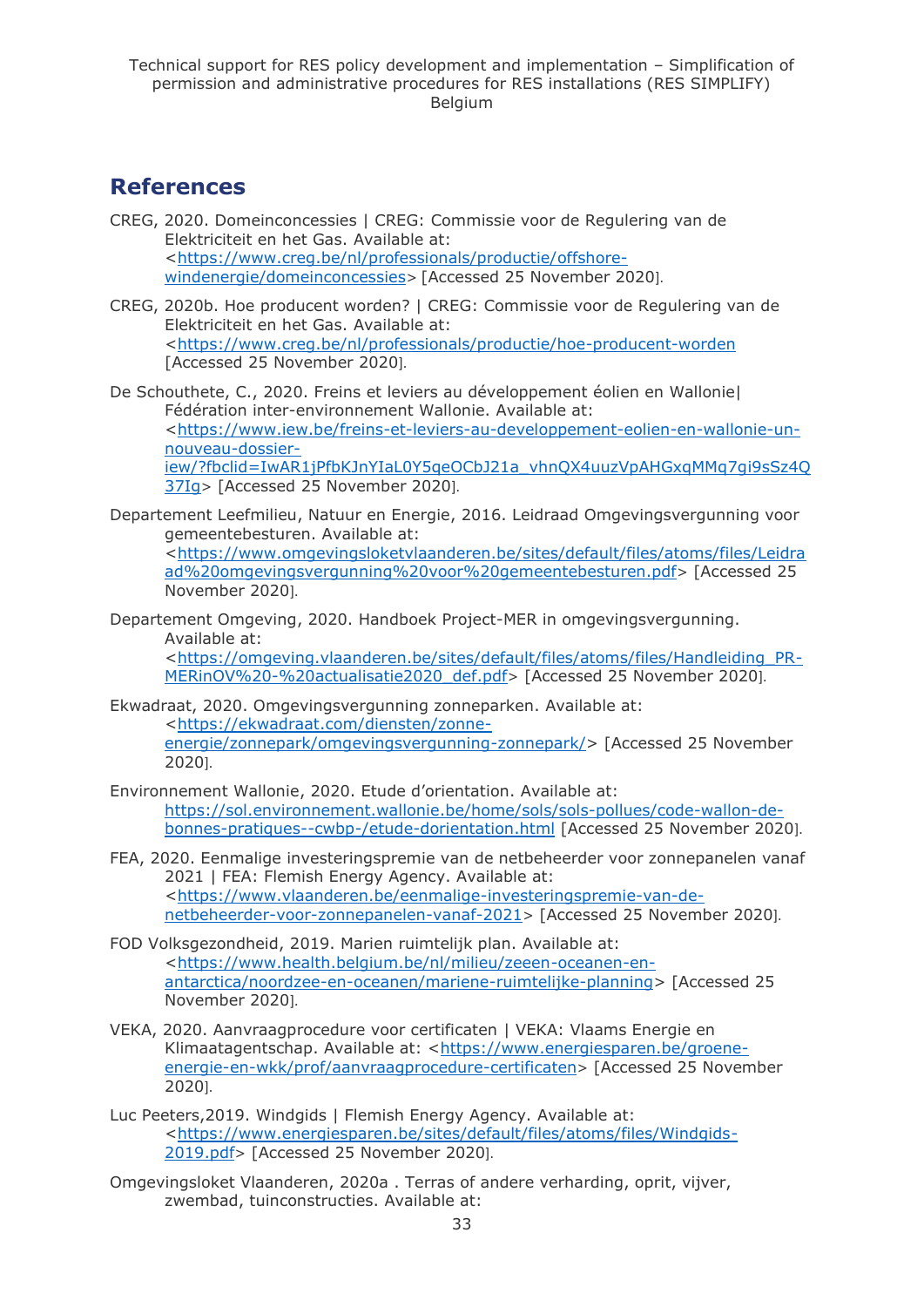Technical support for RES policy development and implementation – Simplification of permission and administrative procedures for RES installations (RES SIMPLIFY) Belgium

[<https://www.omgevingsloketvlaanderen.be/oprit-vijver-zwembad](https://www.omgevingsloketvlaanderen.be/oprit-vijver-zwembad)> [Accessed 25 November 2020].

- Omgevingsloket Vlaanderen, 2020b. Zonnepanelen, schotelantenne, airco, kleine windturbine. Available at: [<https://www.omgevingsloketvlaanderen.be/zonnepanelen](https://www.omgevingsloketvlaanderen.be/zonnepanelen)> [Accessed 25 November 2020].
- Ovidio, F, 2020. BMM. Available at: [<https://odnature.naturalsciences.be/mumm/nl/windfarms/](https://odnature.naturalsciences.be/mumm/nl/windfarms/)>
- Permis on Web, 2020. Nouveautés | Permis On Web. Available at: [<http://permis](http://permis-environnement.spw.wallonie.be/fr/nouveautes)[environnement.spw.wallonie.be/fr/nouveautes](http://permis-environnement.spw.wallonie.be/fr/nouveautes)> [Accessed 25 November 2020].
- RvB, 2020. Veelgestelde vragen over de procedure | RvB: Raad voor Vergunningsbetwistingen. Available at: [<https://www.dbrc.be/faqs\\_RvVb>](https://www.dbrc.be/faqs_RvVb) [Accessed 25 November 2020].
- SPW ARE, 2020, July 9. Introduire un recours contre une décision en matière de permis d'environnement ou de permis unique | SPW ARE : Service Public Wallonie de Agriculture, Ressources naturelles et Environnement. Available at: [<https://www.wallonie.be/fr/demarches/introduire-un-recours-contre-une](https://www.wallonie.be/fr/demarches/introduire-un-recours-contre-une-decision-en-matiere-de-permis-denvironnement-ou-de-permis-unique#contact)[decision-en-matiere-de-permis-denvironnement-ou-de-permis-unique#contact](https://www.wallonie.be/fr/demarches/introduire-un-recours-contre-une-decision-en-matiere-de-permis-denvironnement-ou-de-permis-unique#contact)> [Accessed 25 November 2020].
- SPW Energie, 2020a. Comment suis-je averti du projet ? | Permis On Web. Retrieved 30 November 2020. Available at: [<http://permis](http://permis-environnement.spw.wallonie.be/fr/un-projet-me-concerne/comment-suis-je-averti-du-projet)[environnement.spw.wallonie.be/fr/un-projet-me-concerne/comment-suis-je](http://permis-environnement.spw.wallonie.be/fr/un-projet-me-concerne/comment-suis-je-averti-du-projet)[averti-du-projet](http://permis-environnement.spw.wallonie.be/fr/un-projet-me-concerne/comment-suis-je-averti-du-projet)> [Accessed 25 November 2020].
- SPW Energie, 2020b. La réservation. Available at: [<https://energie.wallonie.be/fr/la](https://energie.wallonie.be/fr/la-reservation.html?IDC=9234)[reservation.html?IDC=9234](https://energie.wallonie.be/fr/la-reservation.html?IDC=9234)> [Accessed 25 November 2020].
- Van Thienen, C., 2018. Termijnen in vergunningsprocedures. Available at: [<https://lib.ugent.be/fulltxt/RUG01/002/479/206/RUG01-](https://lib.ugent.be/fulltxt/RUG01/002/479/206/RUG01-002479206_2018_0001_AC.pdf) [002479206\\_2018\\_0001\\_AC.pdf](https://lib.ugent.be/fulltxt/RUG01/002/479/206/RUG01-002479206_2018_0001_AC.pdf)> [Accessed 25 November 2020].
- Zonnepanelen, 2017. Available at: [<https://www.zonnepanelen-info.be/vergunning](https://www.zonnepanelen-info.be/vergunning-nodig-zonnepanelen/)[nodig-zonnepanelen/](https://www.zonnepanelen-info.be/vergunning-nodig-zonnepanelen/)> [Accessed 25 November 2020].

#### **Interviews**

Wouters, L., 2020. Organisation Sustainable Energy. Interviewed on 6 November 2020.

- Grietens, E., Bond Better Environment. Interviewed on 11 November 2020.
- Al Bitar, F., 2020. Edora, Federation Renewable Energy. Interviewed on 12 November 2020.
- Ghigny, F., 2020. Walloon Ministry of Energy and Environment. Interviewed on 19 November 2020.
- BOP, 2020. Belgian Offshore Platform. Interviewed on 30 November 2020.

#### **Legislation**

#### *National (Offshore wind)*

- Royal Decree on the conditions and procedure for granting concessions for the exploration and exploitation of mineral and other non-living resources in the territorial sea and on the continental shelf (2004): RD 2004/014187.
- Royal Decree the conditions and procedure for granting domain concessions for the construction and operation of production facilities of electricity from water,